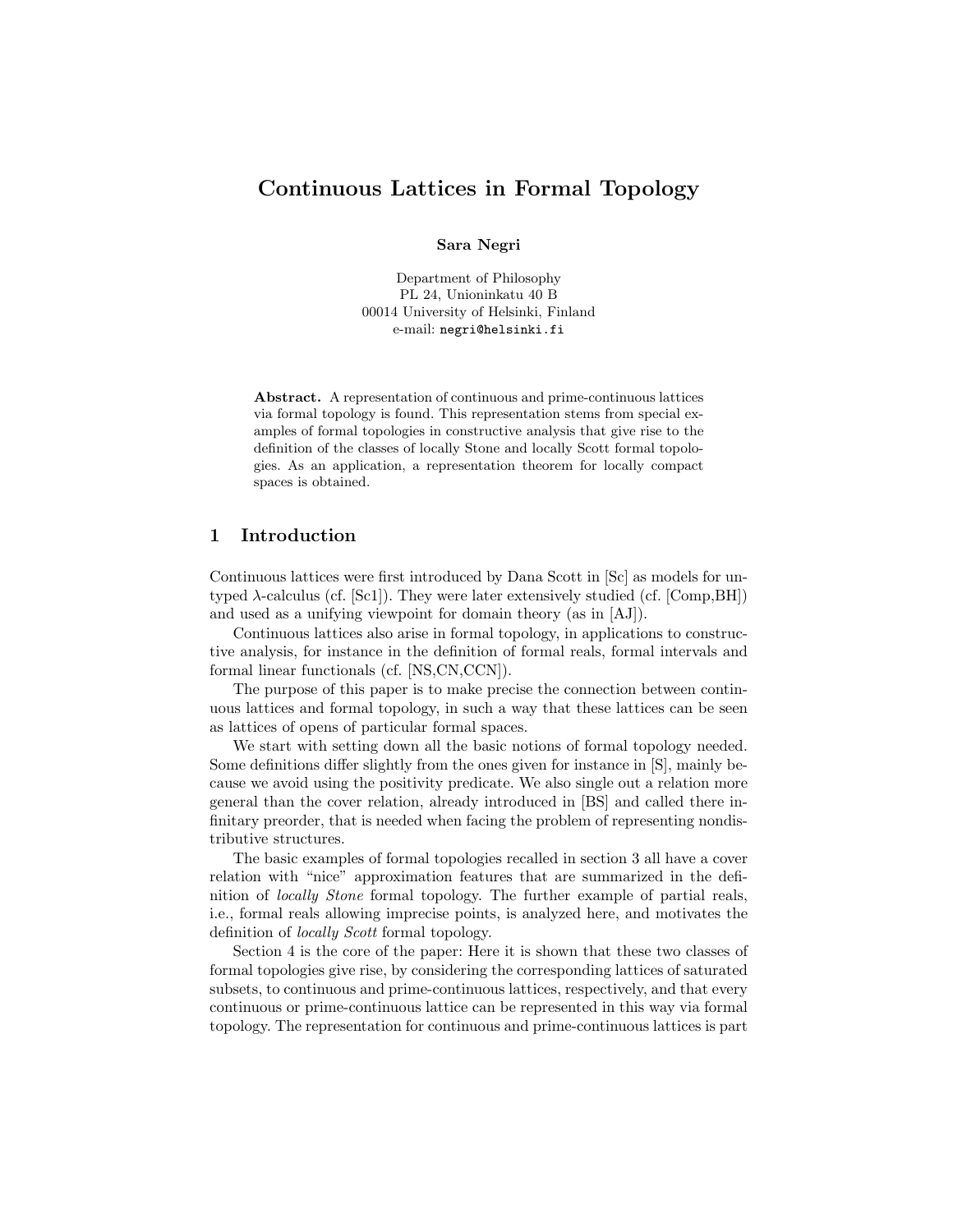of an equivalence that connects infinitary preorders with sup-lattices and formal topologies with frames.

The idea of representing lattices by means of lattices of opens of a topological space goes back to Stone and was often taken over in the literature for various lattice-theoretic structures. By using poinfree spaces instead of topological spaces, we avoid the use of nonconstructive principles. Moreover, by using formal topology, the main results of the spectral theory of continuous lattices (cf. [HL] and [Comp], ch. V) are obtained in a much simpler and more general way.

In the last section we apply our results to get a representation theorem of sober locally compact spaces via formal topology. The axiom of choice is here needed in order to prove extensionality of locally Stone formal topologies. Apart from this unavoidable use of a nonconstructive principle for matching pointfree and point-set topology, all our results are constructive and the proofs elementary.

All the examples of locally Stone formal topologies given here have been implemented in the type-theoretical proof editor HALF (cf. [JC1,JC2]).

# 2 Formal Topology

Formal topologies were introduced by Per Martin-Löf and Giovanni Sambin ([S,S1]), as a constructive approach to pointfree topology in the tradition of locale theory  $[I,J,FG]$ , but using Martin-Löf's constructive type theory instead of set theory.

The definition of a formal topology is obtained by abstracting from the definition of a topological space  $\langle X, \Omega(X) \rangle$ , without mentioning the points. Since a point-set topology can always be presented using one of its bases, the abstract structure that we consider is a commutative monoid  $\langle S, \cdot \rangle$  where the set S corresponds to the base of the point-set topology  $\Omega(X)$  and the dot corresponds to the operation of intersection between basic subsets.

In a point-set topology any open set is obtained as a union of elements of the base, but union does not make sense if we refuse reference to points; hence we are naturally led to think that an open set may directly correspond to a subset of the set S. For this purpose we introduce a relation  $\triangleleft$ , called *cover*, between an element a of S and a subset U of S. In terms of points, when  $b^*$  is the set of points of the neighbourhood  $b, a \triangleleft U$  can be interpreted as  $a^* \subseteq \bigcup_{b \in U} b^*$ . The conditions we require of the cover relation are all justified in such an interpretation in terms of point-set topology.

**Definition 1.** A formal topology over a set  $S$  is a structure

$$
\mathcal{A} \equiv \langle S, \cdot, \triangleleft \rangle
$$

where  $\langle S, \cdot \rangle$  is a commutative monoid,  $\triangleleft$  is a relation, called cover, between elements and subsets of S such that, for any  $a, b \in S$  and  $U, V \subseteq S$ , the following conditions hold: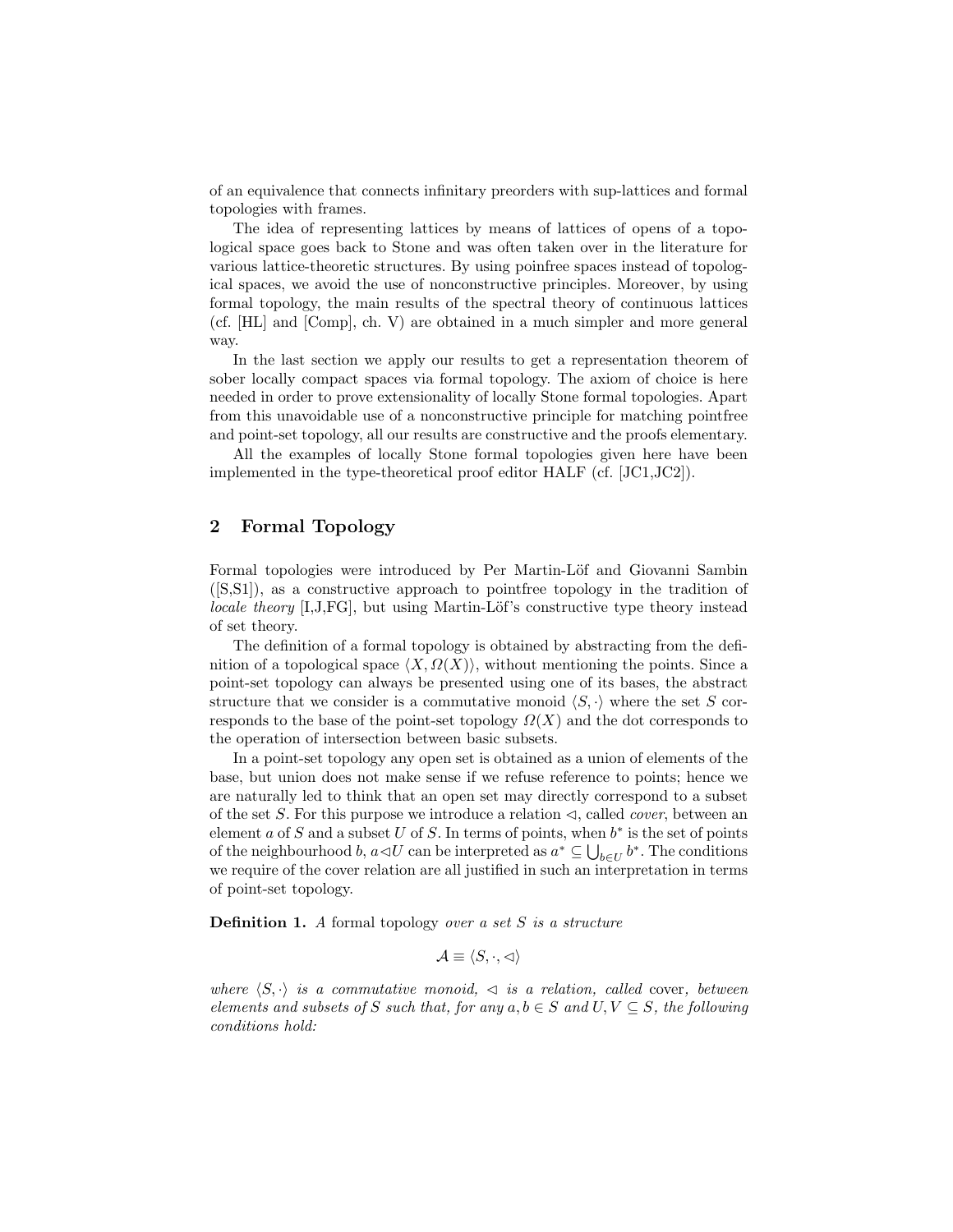reflexivity 
$$
\frac{a \in U}{a \triangleleft U}
$$
  
transitivity 
$$
\frac{a \triangleleft U}{a \triangleleft V} \quad where \quad U \triangleleft V \equiv (\forall u \in U) \ u \triangleleft V
$$
  
dot-left 
$$
\frac{a \triangleleft U}{a \cdot b \triangleleft U}
$$
  
dot-right 
$$
\frac{a \triangleleft U}{a \triangleleft U \cdot V} \quad where \quad U \cdot V \equiv \{u \cdot v \mid u \in U, v \in V\}
$$

An infinitary preorder is a structure  $\langle S, \triangleleft \rangle$ , where S is a set and  $\triangleleft$  is a relation between elements and subsets of S satisfying reflexivity and transitivity.

In contrast to the definition of formal topology given in [S], we do not require the base monoid to have a unit, since the role of the unit element can be taken over by the whole monoid  $S$ , nor do we have a positivity predicate. The generalization of the definition of formal topology to that of infinitary preorder already appears in [BS] and will be used here for the representation of nondistributive structures.

In the sequel, we shall omit brackets from singleton sets.

The rule of localization

$$
\frac{a \triangleleft U}{a \cdot b \triangleleft U \cdot b}
$$

is derivable from the rules for a cover, and is actually equivalent to dot - right if the cover satisfies contraction, i.e., for all  $a \in S$ ,  $a \lhd a \cdot a$ .

Given an infinitary preorder  $A$ , we denote with  $Sat(A)$  the collection of saturated subsets of A, that is, of the subsets U of S such that  $AU = U$ , where

$$
\mathcal{A}U \equiv \{a \in S \mid a \lhd U\} .
$$

We will write  $U =_{\mathcal{A}} V$  for  $U \triangleleft V \& V \triangleleft U$ .

 $Sat(\mathcal{A})$  is a complete lattice, with arbitrary joins given by

$$
\bigvee_{i\in I} \mathcal{A}U_i \equiv \mathcal{A}(\bigcup_{i\in I} U_i) .
$$

If A is a formal topology, the meet in  $Sat(A)$  is given by

$$
\mathcal{A}U \wedge \mathcal{A}V \equiv \mathcal{A}U \cap \mathcal{A}V = \mathcal{A}(U \cdot V)
$$

and it is easily seen to be distributive over arbitrary joins, thus making  $Sat(\mathcal{A})$ into a frame (cf. [S1,BS]).

In order to connect the pointfree approach to classical point-set topology, a notion of point has to be recovered. Since we reverse the usual conceptual order between points and opens, and take the opens as primitive, points are defined as particular, well behaved, collections of opens. We recall here the definition of formal point of a formal topology: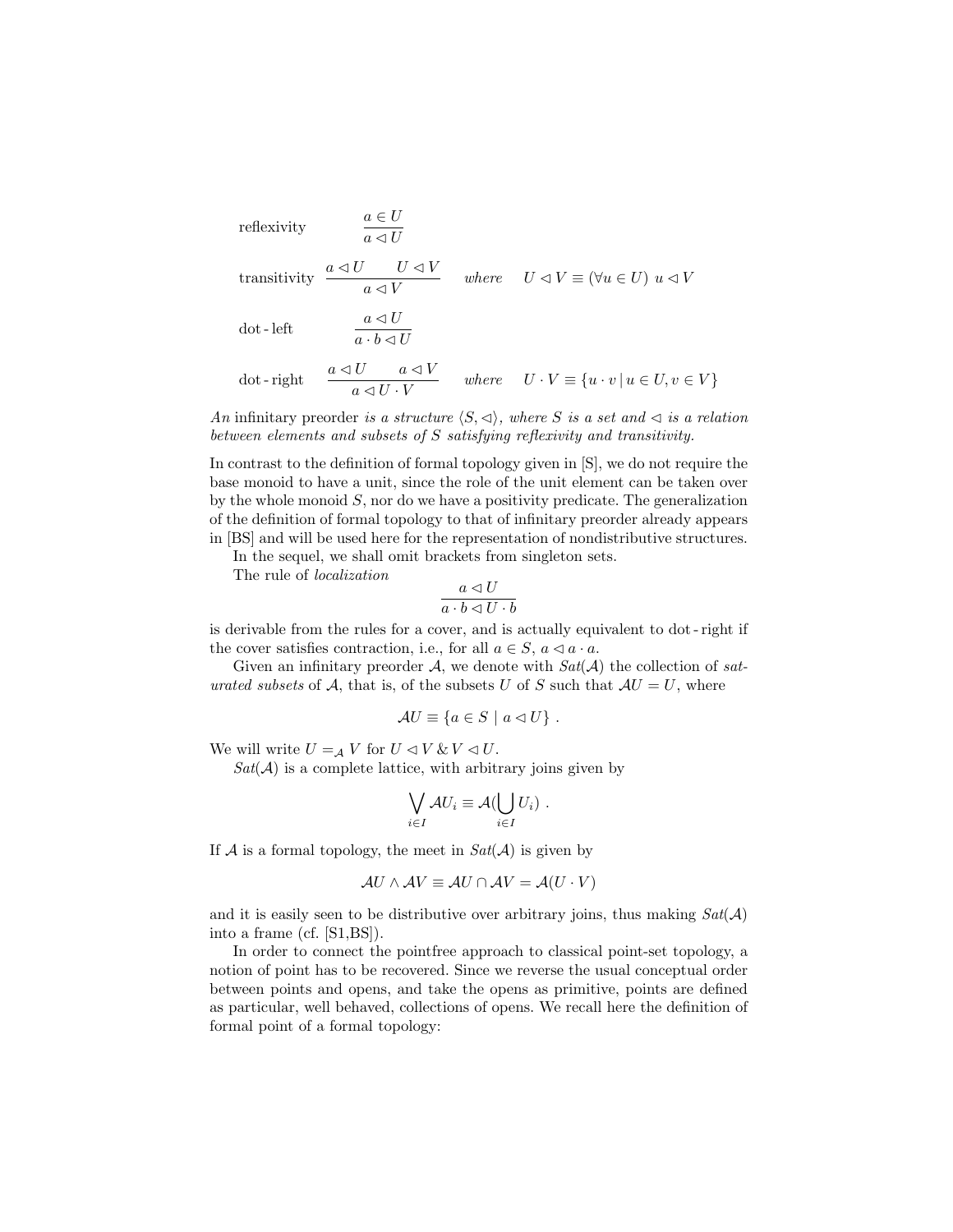**Definition 2.** Let  $A \equiv \langle S, \cdot, \prec \rangle$  be a formal topology. A subset  $\alpha$  of S is said to be a formal point if for all  $a, b \in S$ ,  $U \subseteq S$  the following conditions hold:

1.  $(\exists a \in S)(a \in \alpha)$ ; 2.  $\frac{a \in \alpha \quad b \in \alpha}{1 - \alpha}$  $\frac{a}{a \cdot b \in \alpha}$ ; 3.  $\frac{a \in \alpha \quad a \triangleleft U}{\square \quad \square \quad \square \quad \square}$  $\frac{a^2 \in \alpha \quad a \leq c}{(\exists b \in U)(b \in \alpha)}$ .

We observe that this definition of formal points reduces to the usual one (as given in  $[S]$ ) if the formal topology  $A$  is equipped with a unit 1 and a positivity predicate Pos. Indeed,  $1 \in \alpha$  follows from condition 1 and  $a \le 1$  for all a; the rule  $\frac{a \in \alpha}{Pos(a)}$  follows from the rule of positivity, in the form  $a \triangleleft a^+$ , where  $U^+\equiv \{b\in U\,|\, Pos(b)\},\,$  and 3.

In order to maintain the usual intuition on points, we will write  $\alpha \Vdash a$  ( $\alpha$ forces a, or  $\alpha$  is a point in a) in place of  $a \in \alpha$ .

Formal topologies can be made into a category, FTop, whose objects are formal topologies and whose morphisms, corresponding to the inverses of continuous functions between topological spaces, are defined as follows (cf. the appendix of [NV] for a more detailed motivation of this definition):

**Definition 3.** Let  $\mathcal{A} = \langle S, \cdot_A, \triangleleft_{\mathcal{A}} \rangle$ , and  $\mathcal{B} = \langle T, \cdot_B, \triangleleft_{\mathcal{B}} \rangle$  be two formal topologies. A morphism from  $A$  to  $B$  is a map f, from elements of  $S$  to subsets of  $T$ , such that the following conditions are satisfied:

1. 
$$
f(S) = B T
$$
 ;  
\n2.  $f(a \cdot_A b) = B f(a) \cdot_B f(b)$  ;  
\n3.  $\frac{a \leq_A U}{f(a) \leq_B \bigcup_{b \in U} f(b)}$ .

Two morphisms f and g from A to B are equal if, for all  $a \in S$ ,  $f(a) =_B g(a)$ . If  $A$  and  $B$  are infinitary preorders, a morphism from  $A$  to  $B$  is a map f from S to  $\mathcal{P}(T)$  such that the third of the above conditions is satisfied.

In the presence of the unit, the first condition above is equivalent to the usual one,

$$
f(1_{\mathcal{A}}) =_{\mathcal{B}} 1_{\mathcal{B}} ,
$$

and ensures that the corresponding frame morphism (defined below) preserves finite meets, hence, in particular, the top element, that can be given as the meet of the empty set.

We can extend Sat from objects to morphisms as follows: For  $U \in Sat(\mathcal{A})$ and f a morphism from  $A$  to  $B$ , we put

$$
Sat(f)(U) \equiv \mathcal{B}(\bigcup_{b \in U} f(b)) .
$$

In this way we obtain a functor that gives an equivalence between the category of infinitary preorders and the category of sup-lattices (cf. [JT] for the latter).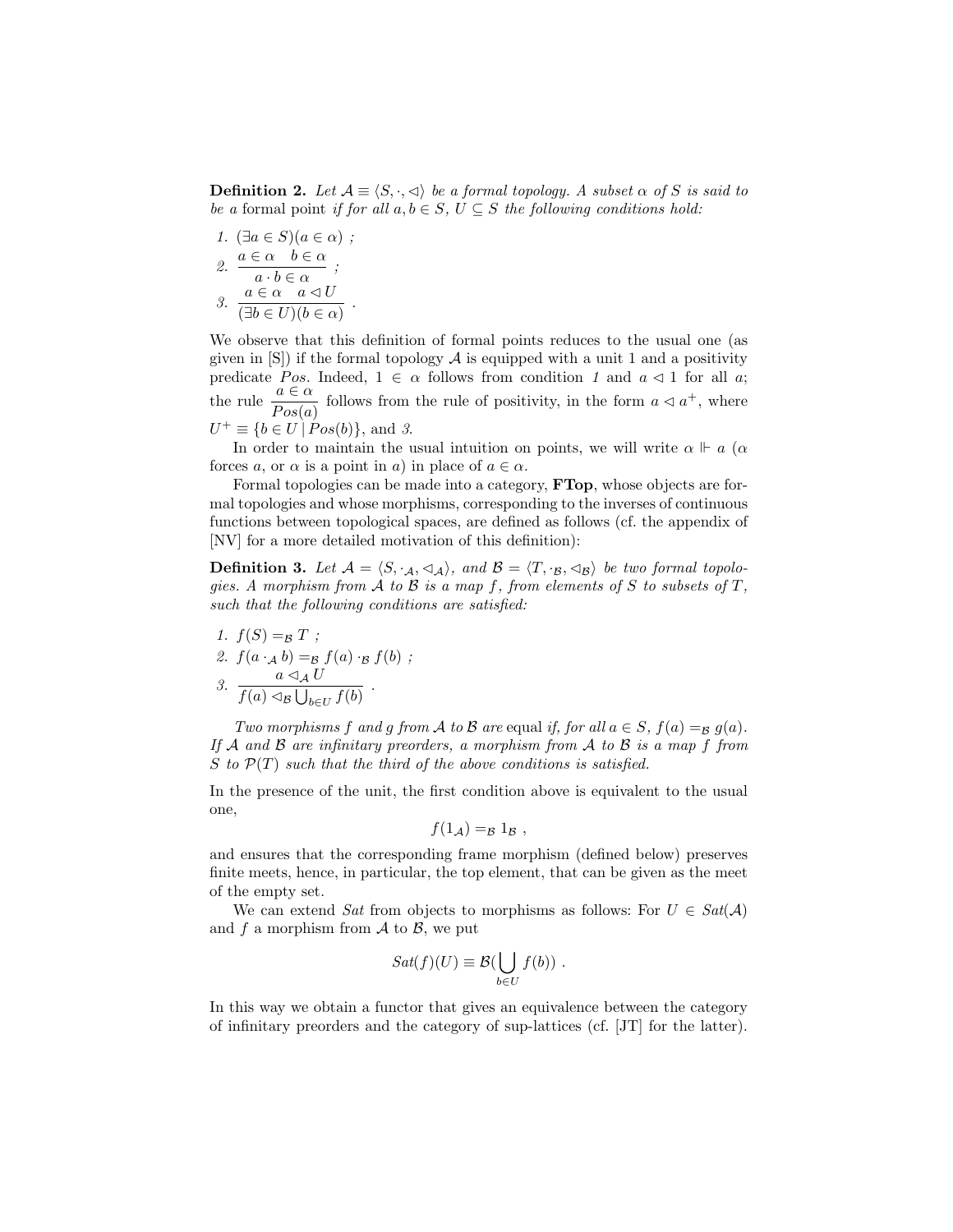Such an equivalence restricts to an equivalence between the category of formal topologies and the category of frames.

We recall that for any formal topology A, the formal space  $Pt(A)$  of formal points on A can be endowed with a topology, called the extensional topology. A base of this topology is given by the family  $\{ext(a)\}_{a\in S}$  where  $a \in S$  and  $ext(a)$ is the collection of formal points forcing a.

By the condition of monononicity for formal points, if  $a \triangleleft U$ , then for any formal point  $\alpha$  such that  $\alpha \Vdash a$ , we have  $\alpha \Vdash U$ . The converse does not necessarily hold, and indeed is the defining property of *extensional* formal topologies.

The following result is the counterpart of a well known result for spatial locales; its proof can be easily obtained from the proof of the latter (cf. [J]):

Theorem 1. The category of extensional formal topologies is equivalent to the category of sober topological spaces with continuous maps.

In section 5 we will specialize this result to an equivalence between a particular class of formal topologies and locally compact sober topological spaces.

We recall from  $[S]$  that a cover  $\triangleleft$  on a base S is called a *Stone* cover if, for all  $a \in S$  and  $U \subseteq S$ ,  $a \lhd U$  implies  $a \lhd U_0$  for some finite subset  $U_0$  of U (written  $U_0 \subseteq_{\omega} U$ ). We remark that the notion of being Stone can apply not just to a cover, but, with more generality, to any infinitary preorder. In particular, we have:

**Proposition 1.** If  $A$  is a Stone infinitary preorder, then  $Sat(A)$  is an algebraic lattice, i.e., it has a basis of compact elements.

*Proof:* The complete lattice  $Sat(\mathcal{A})$  is generated by compact elements since, for any element U we have  $U = \bigvee_{a \in U} \mathcal{A}a$ , and every element of the base in compact by definition of Stone infinitary preorder.  $\Box$ 

We recall from  $[N]$  that we also have the related result (seen now as a corollary of the above one just by adding distributivity):

**Proposition 2.** If A is a Stone formal topology, then  $Sat(A)$  is a coherent frame.

We say that a cover  $\triangleleft$  on S is a *Scott cover* (or alternatively, as in [Si], that it has the Scott property) if for all  $a \in S$  and  $U \subseteq S$ ,

$$
a \triangleleft U \text{ implies } a \triangleleft b \text{ for some } b \in U \tag{1}
$$

We remark that this notion of Scott cover differs from the one given in [S] and used in [SVV], where the condition (1) is only required for positive elements of the base.

As above, this notion of being Scott, can apply as well to an infinitary preorder.

Given two covers  $\triangleleft_1$  and  $\triangleleft_2$  on the same base S, we say that  $\triangleleft_2$  is a quotient of  $\lhd_1$  (or is greater than  $\lhd_1$ ) if for all  $a \in S$  and  $U \subseteq S$ ,

$$
a \lhd_1 U \Rightarrow a \lhd_2 U .
$$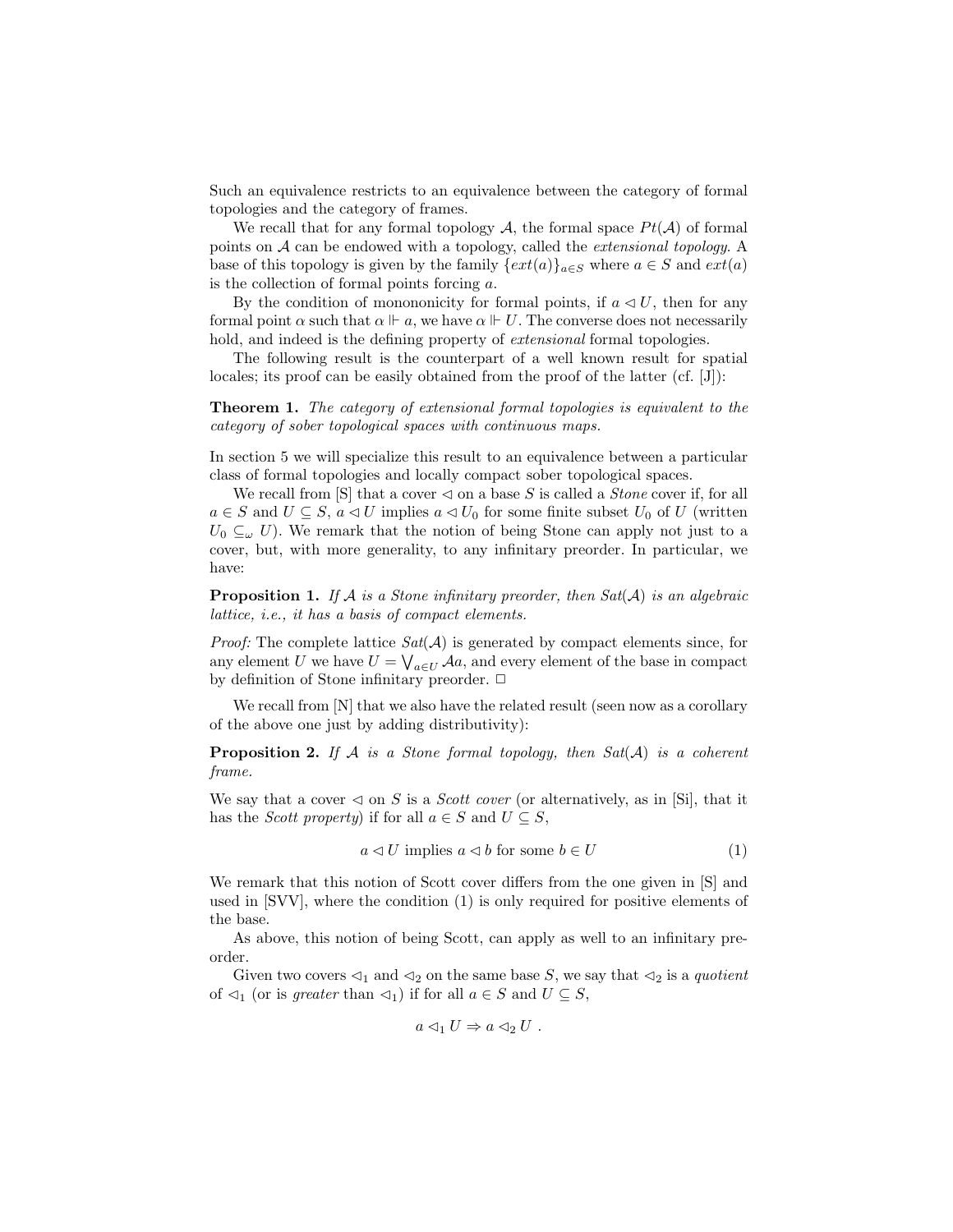The Stone (resp. Scott) compactification of a cover is defined as the greatest Stone (resp. Scott) cover of which the given cover is a quotient. They are defined, respectively, by

$$
a \triangleleft_f U \equiv (\exists U_0 \subseteq_\omega U)(a \triangleleft U_0)
$$
  

$$
a \triangleleft_s U \equiv (\exists b \in U)(a \triangleleft b).
$$

The Stone and Scott compactifications for infinitary preorders are defined in the same way.

#### 3 Real numbers, intervals and linear functionals

In this section we show examples of formal topologies in which the cover is presented via a Stone or Scott cover. They are all given by means of a finitary inductive definition (cf.  $[A]$ ), where each rule involved has only finitely many premises. We start with the topology of formal reals (cf. [N1], [NS], [CN], [CCN]). This is our motivating example and we therefore recall the presentation in detail.

The following definition, which is the one used in [JC2], was proposed by Thierry Coquand.

**Definition 4.** The formal topology of formal reals is the structure

$$
\mathcal{R} \equiv \langle Q \times Q, \cdot, \triangleleft_{\mathcal{R}} \rangle,
$$

where Q is the set of rational numbers and the monoid operation is defined by  $(p, q) \cdot (r, s) \equiv (max(p, r), min(q, s))$ ; the cover  $\lhd_R$  is defined by

 $(p,q) \triangleleft_{\mathcal{R}} U \equiv (\forall p',q') (p < p' < q' < q \rightarrow (p',q') \triangleleft_{\mathcal{R}_f} U),$ 

where the relation  $\lhd_{\mathcal{R}_f}$  is inductively defined by

1. 
$$
\frac{q \leq p}{(p,q) \triangleleft_{\mathcal{R}_f} U} ;
$$
  
\n2. 
$$
\frac{(p,q) \in U}{(p,q) \triangleleft_{\mathcal{R}_f} U} ;
$$
  
\n3. 
$$
\frac{(p,s) \triangleleft_{\mathcal{R}_f} U \quad (r,q) \triangleleft_{\mathcal{R}_f} U \quad p \leq r < s \leq q}{(p,q) \triangleleft_{\mathcal{R}_f} U} ;
$$
  
\n4. 
$$
\frac{(p',q') \triangleleft_{\mathcal{R}_f} U \quad p' \leq p < q \leq q'}{(p,q) \triangleleft_{\mathcal{R}_f} U}.
$$

In [CN], it is proved that both  $\lhd_{\mathcal{R}}$  and  $\lhd_{\mathcal{R}_f}$  are covers, the latter being the Stone compactification of the former.

The proof that  $\triangleleft_{\mathcal{R}}$  is a cover makes essential use of a lemma, that we recall here from [CN] since it will be used elsewhere in this paper and later presented in a more abstract way:

**Lemma 1.** Suppose  $(p,q) \triangleleft_{\mathcal{R}_f} U$ ,  $U \triangleleft_{\mathcal{R}} V$ , and let  $p < p' < q' < q$ . Then  $(p', q') \lhd_{\mathcal{R}_f} V.$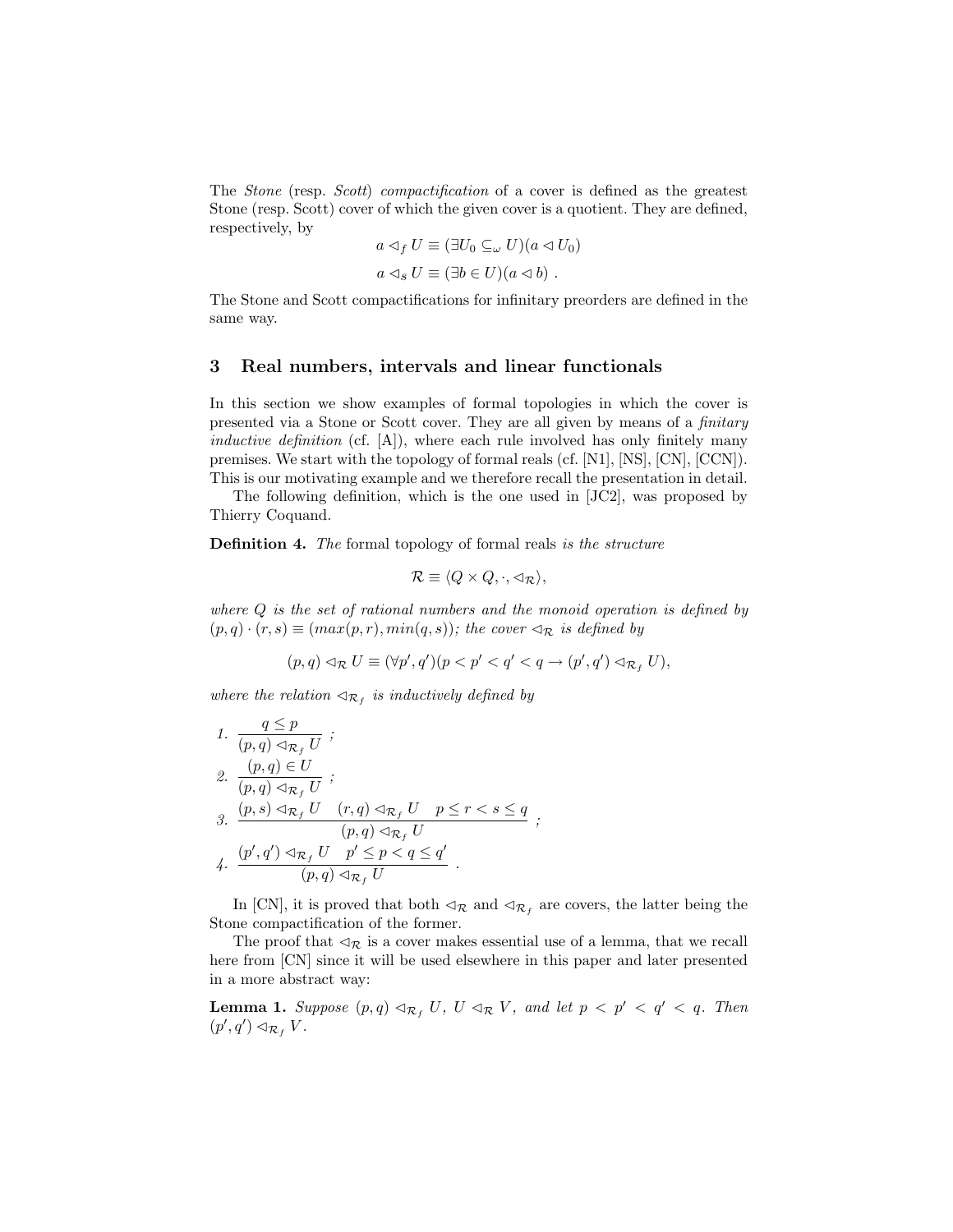We can widen the collection of formal reals by allowing also "imprecise" numbers. The presentation of the formal topology having *partial reals* as formal points is obtained by omitting the first and third axiom from the definition we gave for  $\lhd_{\mathcal{R}_f}$ :

Definition 5. The formal topology of partial reals is the structure

$$
\mathcal{PR} \equiv \langle Q \times Q, \cdot, \triangleleft_{\mathcal{PR}} \rangle,
$$

with  $\triangle_{PR}$  defined as in definition 4 from a relation  $\triangle_{PRs}$  fulfilling conditions 2 and 4 of the definition of  $\lhd_{\mathcal{R}_f}$ .

It is easy to prove the following:

**Proposition 3.** 1. The relations  $\triangleleft_{PR}$  and  $\triangleleft_{PR_s}$  are covers.

- 2. For all  $a \in Q \times Q$  and  $U \subseteq Q \times Q$ ,  $a \triangleleft_{\mathcal{PR}} U$  implies  $a \triangleleft_{\mathcal{PR}} U$ .
- 3. For all  $a \in Q \times Q$  and  $U \subseteq Q \times Q$ ,  $a \triangleleft_{\mathcal{PR}_s} U$  implies that there exists  $b \in U$ such that  $a \triangleleft_{\mathcal{PR}_s} b$ .

We will denote with  $Pt(\mathcal{PR})$  the formal points of  $PR$ .

Formal reals can be described as well-located partial reals. First, we recall the following (cf. [NS]):

**Definition 6.** For any rational p,  $\bar{p}$  is the formal real  $\{(r, s) : r < p < s\}$ .

**Proposition 4.** If  $\alpha$  and  $\beta$  are formal reals, the relations given by

 $\alpha < \beta \equiv (\exists (p,q) \in \alpha)(\exists (r,s) \in \beta)(q < r);$  $\alpha \leq \beta \equiv \neg (\beta < \alpha);$  $\alpha \# \beta \equiv \alpha < \beta \lor \beta < \alpha$ .

are relations of strict linear order, partial order and apartness, respectively.

Then we can easily characterize those partial reals that are also formal reals:

**Proposition 5.** Let  $\alpha \in Pt(\mathcal{PR})$ . Then the following are equivalent:

- 1.  $\alpha \in Pt(R)$ .
- 2.  $(\forall p, q)(p < q \rightarrow \bar{p} < \alpha \lor \alpha < \bar{q})$ .
- 3.  $(\forall k \in Q^+)(\exists (p,q))(q-p < k \& \alpha \Vdash (p,q)).$

A global version of the above characterization is given by the following:

**Corollary 1.**  $Pt(\mathcal{PR}) = Pt(\mathcal{R})$  iff the relation  $\#$  is an apartness relation on  $Pt(\mathcal{PR})$ .

We now turn to another example of inductively generated formal topology.

Similarly to the definition of formal reals, we can define the formal space  $[a, b]$ that corresponds to the closed interval of the real line with rational endpoints a and  $b$  (cf.  $[CN]$ ): The base is the same as the base of the space of formal reals, and the cover relation is defined by

$$
(p,q) \lhd_{[a,b]} U \equiv (p,q) \lhd_{\mathcal{R}} U \cup C([a,b])
$$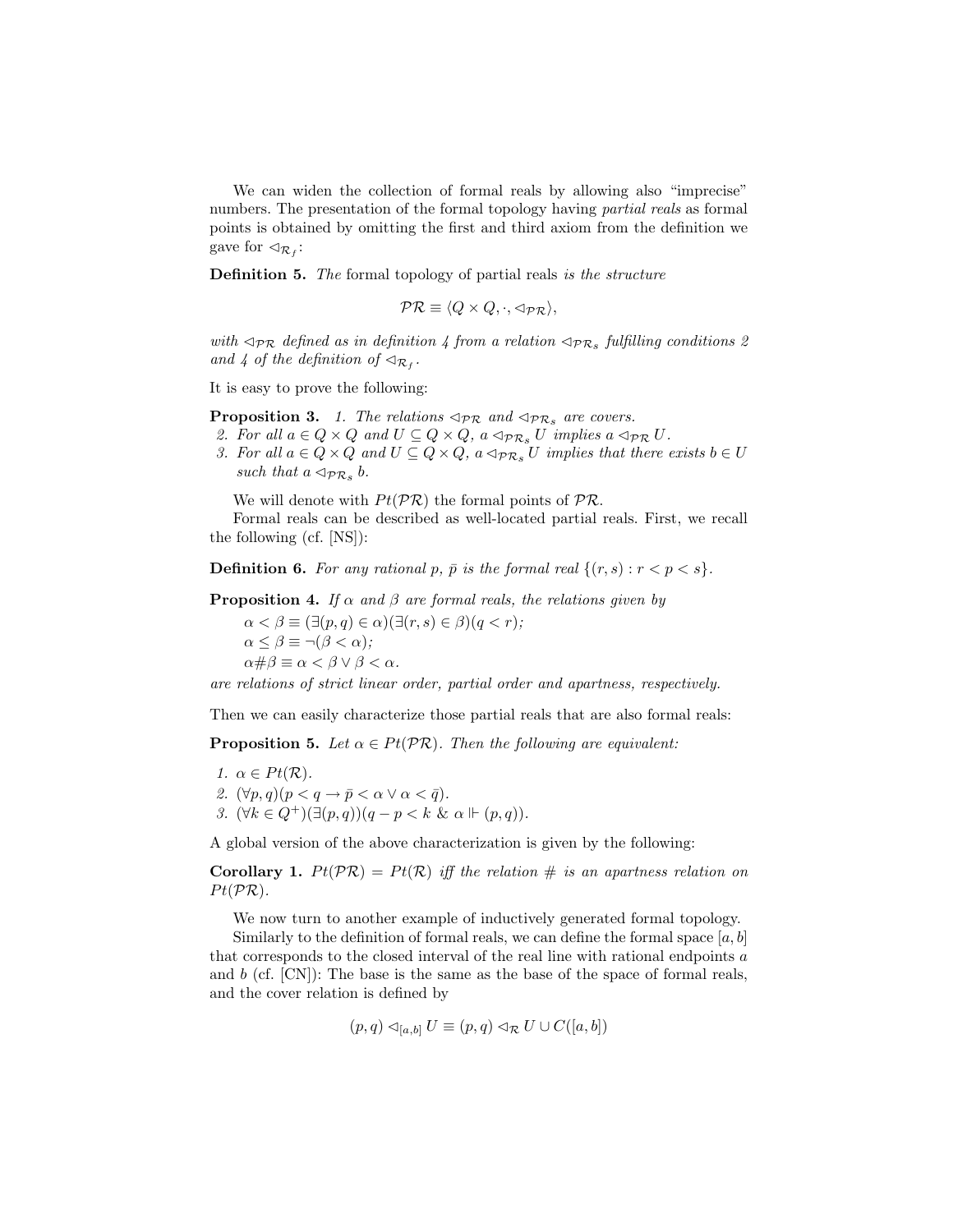where  $C([a, b]) = \{(r, a) \mid r < a\} \cup \{(b, s) \mid b < s\}.$  It is then proved that the formal points of this space are exactly the formal reals  $\alpha$  with  $a \leq \alpha \leq b$ .

There is an alternative definition of this space in which an explicit presentation of its Stone compactification is given. This is achieved by adding to the axioms for the finitary cover  $\lhd_{\mathcal{R}_f}$  of formal reals two axioms expressing the fact that intervals not overlapping with  $[a, b]$  are covered by anything.

**Definition 7.** Let a, b be rationals with  $a < b$ . The formal topology of the closed interval  $[a, b]$  is the structure

$$
[a, b] \equiv \langle Q \times Q, \cdot, \triangleleft' \rangle,
$$

with the relation  $\triangleleft'$  defined by

$$
(p,q) \triangleleft' U \equiv (\forall p',q')(p < p' < q' < q \rightarrow (p',q') \triangleleft'_{f} U),
$$

and the relation  $\lhd'_{f}$  is inductively defined by

1. 
$$
\frac{(p,q) \triangleleft_{\mathcal{R}_f} U}{(p,q) \triangleleft'_{f} U};
$$
  
2. 
$$
\frac{q \leq a}{(p,q) \triangleleft'_{f} U};
$$
  
3. 
$$
\frac{b \leq p}{(p,q) \triangleleft'_{f} U}.
$$

Then we have

**Proposition 6.** The relation  $\triangleleft'$  is a cover, equivalent to the cover  $\triangleleft_{[a,b]}$ , with Stone compactification given by  $\lhd'_{f}$ .

*Proof:* We start with proving that  $\prec_f'$  is a cover: Since we already know that  $\lhd_{\mathcal{R}_f}$  is a cover, to get to the conclusion we only need to prove that transitivity, dot-left and localization hold when  $(p, q) \lhd'_{f} U$  is derived from the new axioms 2 and 3 in definition 7, which is straightforward. In order to prove that  $\triangleleft'$  is a cover, we observe that lemma 1 also holds when  $\lhd_{\mathcal{R}}$  and  $\lhd_{\mathcal{R}_f}$  are replaced with  $\langle \cdot \rangle$  and  $\langle \cdot \rangle_f$ , respectively: this is seen by the trivial inspection of the cases in which  $(p,q) \lhd'_{f} U$  is obtained by axiom 2 or 3. This directly implies that  $\lhd'$  satisfies transitivity. The verification that it satisfies reflexivity, dot - left and dot - right is easy.

We proceed with proving the equivalence between  $\triangleleft'$  and  $\triangleleft_{[a,b]}$ . Suppose that  $(p, q) \lhd' U$  and let  $p < p' < q' < q$ . Then by definition we have  $(p', q') \lhd'_{f} U$ . We then prove by induction on the derivation of  $(p', q') \lhd'_{f} U$  that  $(p', q') \lhd_{\mathcal{R}_{f}} U \cup$  $C([a, b])$  follows. If it is obtained by axiom 1 the claim is trivial. If it is derived by 2 or 3, then  $(p', q') \triangleleft_{\mathcal{R}_f} C([a, b])$  and therefore the conclusion follows by reflexivity and transitivity for  $\lhd_{\mathcal{R}_f}$ . We have thus proved that  $(p, q) \lhd_{\mathcal{R}} U \cup C([a, b]).$ Conversely, assume that  $(p, q) \triangleleft_{\mathcal{R}} U \cup C([a, b]),$  and let  $p < p' < q' < q$ . Then we have  $(p', q') \triangleleft_{\mathcal{R}_f} U \cup C([a, b])$ . We then argue by induction on this derivation in order to prove that  $(p', q') \lhd'_{f} U$ . For axiom 1 the claim is trivial. Then suppose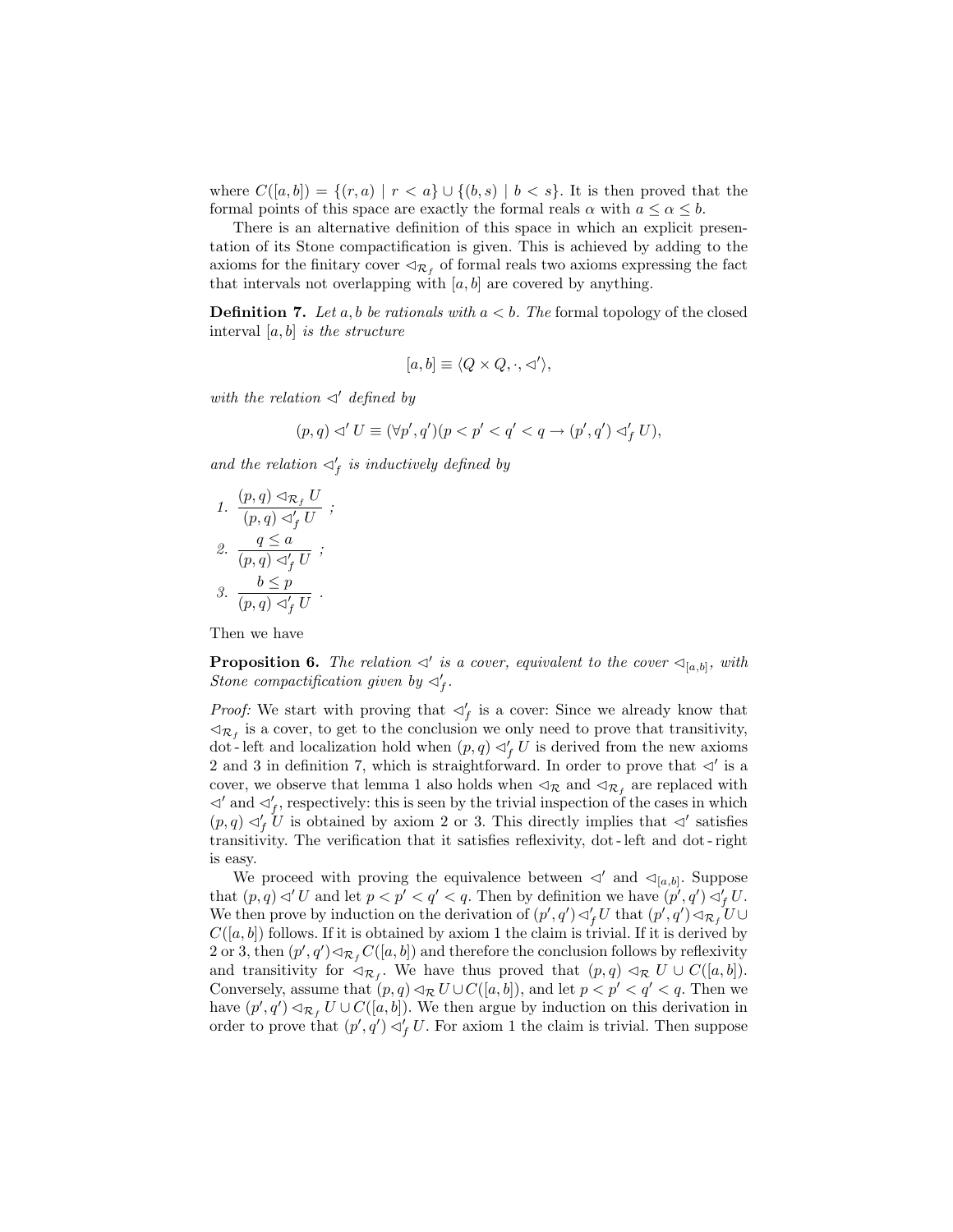that  $(p', q') \in U \cup C([a, b])$ . If  $(p', q') \in U$ , the conclusion follows by reflexivity and transitivity for  $\lhd'_f$ . If  $(p', q') \in C([a, b])$ , then by axioms 2 and 3 we get  $(p', q') \lhd'_{f} U$ . For axioms 3 and 4 we apply the inductive hypotheses to the premises.

The proof that  $\triangleleft'_f$  is a Stone cover is done by induction on the derivation: If  $(p, q) \lhd'_{f} U$  is obtained from  $(p, q) \lhd_{\mathcal{R}_f} U$  then the information that  $\lhd_{\mathcal{R}_f}$  is a Stone cover provides us with a finite subcover. If it is obtained from  $q \leq a$  or  $b \leq p$  then the empty set is a finite subcover of  $(p, q)$ .

The verification that  $\lhd'$  is a quotient of  $\lhd'_{f}$  is straightforward.

Finally, we have to prove that if  $(p, q) \triangleleft' U$ , with U a finite subset of  $Q \times Q$ , then  $(p, q) \triangleleft'_{f} U$ . By the above proof of equivalence of the two covers,  $(p, q) \triangleleft' U$ implies  $(p, q) \triangleleft_{[a, b]} U$ , that is,  $(p, q) \triangleleft_{\mathcal{R}} U \cup C([a, b])$ . By localizing to  $(p, q)$  we get  $(p,q) \triangleleft_{\mathcal{R}} U \cup \{(p,a),(b,q)\}\$ , and therefore, since  $\triangleleft_{\mathcal{R}_f}$  is the Stone compactification of  $\lhd_{\mathcal{R}}$ , we get  $(p, q) \lhd_{\mathcal{R}_f} U \cup \{(p, a), (b, q)\}$ . By induction on the derivation of  $(p,q) \triangleleft_{\mathcal{R}_f} U \cup \{(p,a),(b,q)\}\$  (the inductive hypothesis being that  $(p,q) \triangleleft_{\mathcal{R}_f} U \cup$  $\{(x, a), (b, y)\}\$ implies  $(p, q) \triangleleft'_{f} U$ , for arbitrary x and y), we find that  $(p, q) \triangleleft'_{f} U$ .  $\Box$ 

We conclude this section by recalling another example of inductively generated formal topology, the topology of linear and continuous functionals of norm  $\leq$  1 from a seminormed linear space to the reals (cf. [CCN]).

Seminormed spaces can be defined as in [MP]:

**Definition 8.** A seminormed space A on the rationals  $Q$  is a linear space A on Q together with a mapping

$$
N: Q^+ \longrightarrow \mathcal{P}(A)
$$

from the positive rationals to the subsets of A satisfying the following conditions for  $x, x' \in A$ ,  $q, q' \in Q^+$ :

N1. 
$$
x \in N(q) \rightarrow (\exists q' < q)(x \in N(q'))
$$
 ;  
\nN2.  $(\exists q)(x \in N(q))$  ;  
\nN3.  $x \in N(q)$  &  $x' \in N(q') \rightarrow x + x' \in N(q + q')$  ;  
\nN4.  $x \in N(q') \rightarrow qx \in N(qq')$  ;  
\nN5.  $x \in N(q) \rightarrow -x \in N(q)$  ;  
\nN6.  $0 \in N(q)$ .

The basic opens of the formal space  $\mathcal{L}(A)$  of linear functionals of norm  $\leq 1$  are finite sets of the form

$$
w \equiv \{ \langle x_1 \in I_1 \rangle, \ldots, \langle x_n \in I_n \rangle \},\,
$$

where  $x_1, \ldots, x_n$  are elements of A and  $I_1, \ldots, I_n$  are rational intervals. The intuitive reading of a basic open is that of a neighbourhood of functionals in the weak topology. We use the notation  $\langle x_1 \in I_1, \ldots, x_n \in I_n \rangle$  for  $\{\langle x_1 \in I_1 \rangle, \ldots, \langle x_n \in I_n \rangle\}$  $\{I_n\}\}.$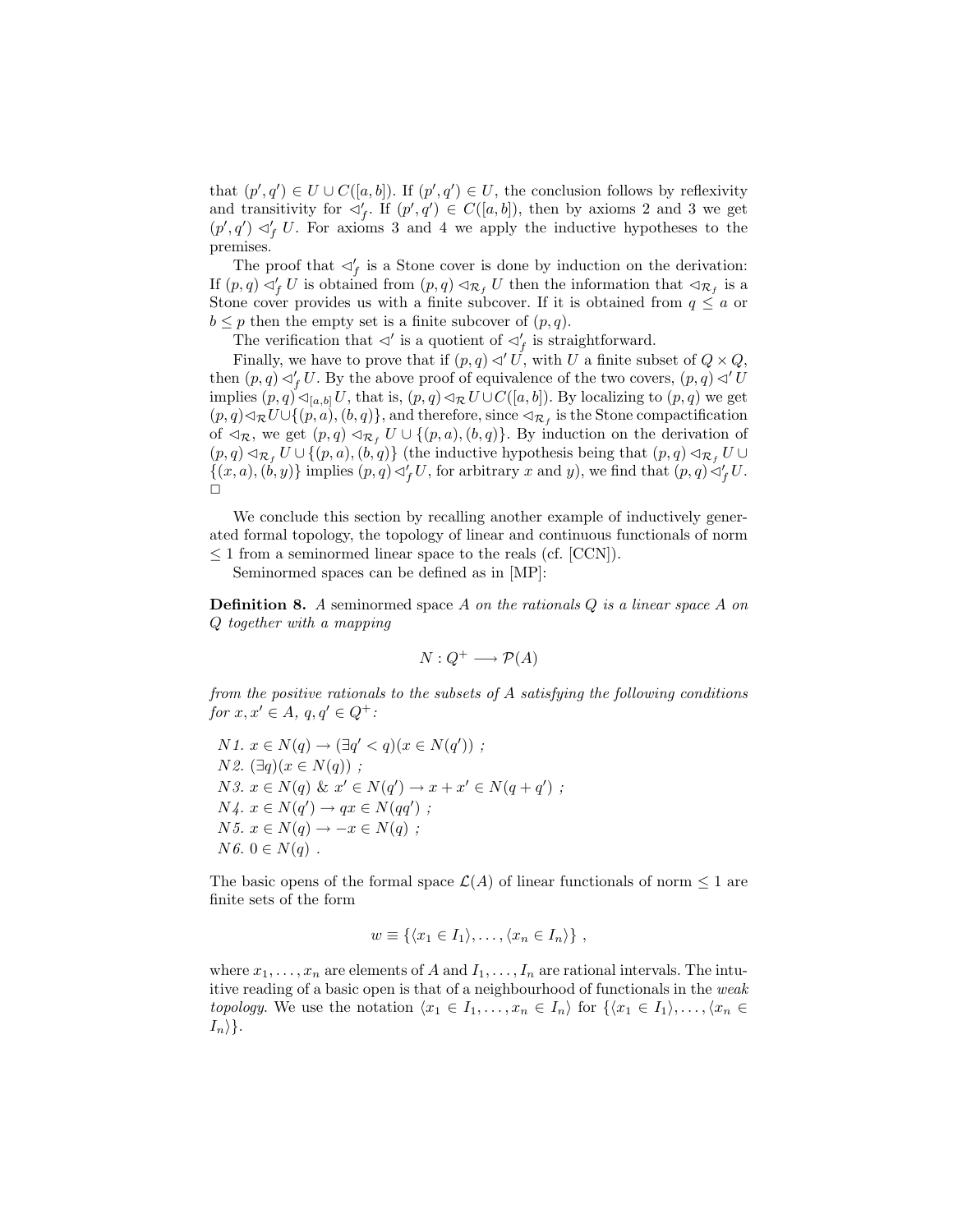We obtain with the operation

$$
w_1w_2\equiv w_1\cup w_2
$$

a commutative and idempotent monoid with unit given by the empty set. We will denote with  $S_{\mathcal{L}(A)}$  such a base of  $\mathcal{L}(A)$ .

With  $I = (p, q)$  and  $J = (r, s)$ , we write  $I \leq J$  (resp.  $I \leq J$ ) for  $r \leq p \leq q \leq s$ (resp.  $r \le p < q \le s$ ), and t*I* for  $(tp, tq)$  when  $t \ge 0$  and for  $(tq, tp)$  when  $t < 0$ .

Let  $w \equiv \langle x_1 \in I_1, \ldots, x_n \in I_n \rangle$ , then define

$$
w \leq \langle x \in I \rangle \equiv (\exists \langle x_{i_1} \in I_{i_1} \rangle, \dots, \langle x_{i_p} \in I_{i_p} \rangle \in w)
$$

$$
(x_{i_1} = \dots = x_{i_p} = x \& I_{i_1} \cdot \dots \cdot I_{i_p} \leq I)
$$

and

$$
w \le w' \equiv (\forall \langle x \in I \rangle \in w') (w \le \langle x \in I \rangle).
$$

Then, without assuming decidability of equality in  $A$ ,  $\leq$  is a reflexive and transitive relation.

Equality between basic neighbourhoods is subset equality

$$
w = w' \equiv (\forall \langle x \in I \rangle)(\langle x \in I \rangle \in w \Leftrightarrow \langle x \in I \rangle \in w')
$$
.

The relation  $\lhd_f$  is inductively defined by:

$$
C1 \frac{w \in U}{w \triangleleft_f U} ;
$$
  
\n
$$
C2 \frac{w \leq w' \quad w' \triangleleft_f U}{w \triangleleft_f U} ;
$$
  
\n
$$
C3 \frac{V \text{finite} \quad I \triangleleft_{\mathcal{R}_f} V \quad (\forall J \in V) (\langle x \in J \rangle w' \triangleleft_f U)}{\langle x \in I \rangle w' \triangleleft_f U} ;
$$
  
\n
$$
C4 \frac{\langle x + y \in I + J \rangle w' \triangleleft_f U}{\langle x \in I, y \in J \rangle w' \triangleleft_f U} ;
$$
  
\n
$$
C5 \frac{r \neq 0 \quad \langle r x \in r I \rangle w' \triangleleft_f U}{\langle x \in I \rangle w' \triangleleft_f U} ;
$$
  
\n
$$
C6 \frac{x \in N(1) \quad \langle x \in (-1, 1) \rangle w \triangleleft_f U}{w \triangleleft_f U} .
$$

Then  $\triangleleft$  is defined by

$$
\langle x_1 \in I_1, \ldots, x_n \in I_n \rangle \lhd U \equiv (\forall J_1 < I_1, \ldots, J_n < I_n) (\langle x_1 \in J_1, \ldots, x_n \in J_n \rangle \lhd_f U).
$$

In  $[CCN]$  it is then proved that  $\triangleleft$  is a cover and that it is a quotient of the Stone cover  $\lhd_f$ .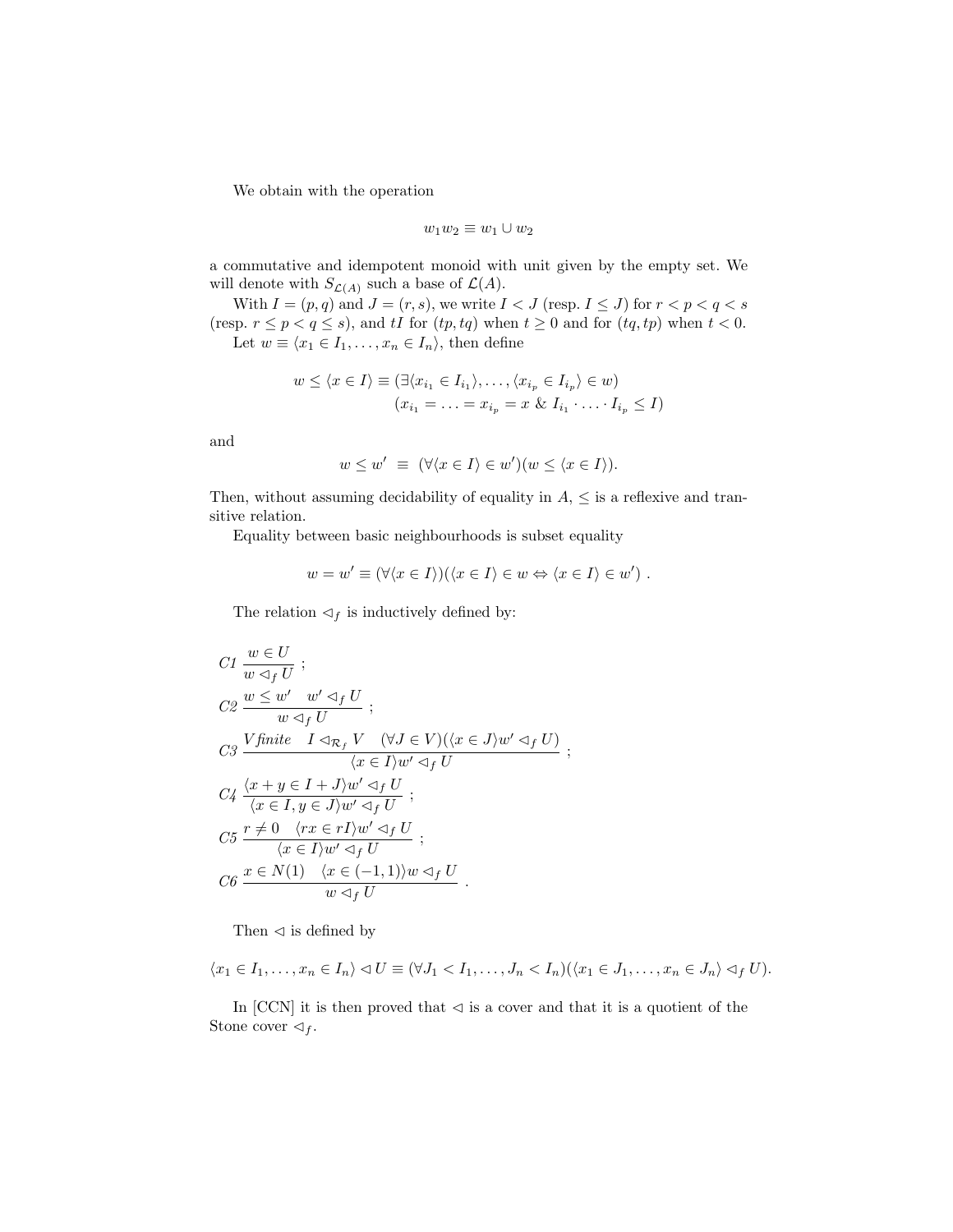# 4 Continuous and prime-continuous lattices in formal topology

The examples of the topologies of formal reals, intervals and linear functionals seen in the previous section motivate us to introduce the definition of two particular classes of formal topologies. We will see that these formal topologies permit a representation theorem for continuous and prime-continuous lattices.

**Definition 9.** A formal topology  $A \equiv \langle S, \cdot, \prec \rangle$  is called locally Stone if there exists a map i from elements to subsets of S such that, for all  $a \in S$  and  $U \subseteq S$ ,

$$
a \lhd U \Leftrightarrow (\forall b \in i(a))(b \lhd_f U)
$$

where  $\lhd_f$  is a Stone cover of which  $\lhd$  is a quotient.

A formal topology is called locally Scott if there exists a map i as above such that, for all  $a \in S$  and  $U \subseteq S$ ,

$$
a \lhd U \Leftrightarrow (\forall b \in i(a))(b \lhd_s U)
$$

where  $\lhd_s$  is a Scott cover of which  $\lhd$  is a quotient.

It is clear from the results in the previous section that the topology of formal reals and of formal closed intervals are locally Stone and the topology of partial reals is locally Scott. In these examples we have

$$
i((p,q)) = \{(p',q') : p < p' < q' < q\} .
$$

The topology of linear functionals is locally Stone, and we have

$$
i(\langle x_1 \in I_1, \ldots, x_n \in I_n \rangle) = \{ \langle x_1 \in J_1, \ldots, x_n \in J_n \rangle \mid J_1 < I_1, \ldots, J_n < I_n \}.
$$

The definitions of locally Stone and locally Scott infinitary preorders are obtained from the above in the obvious way, simply by replacing "formal topology" with "infinitary preorder".

We observe that a Stone (resp. Scott) formal topology  $\mathcal{A} \equiv \langle S, \cdot, \triangleleft \rangle$  is locally Stone (resp. Scott) with  $i(a) = \{a\}$  and  $\lhd_f$  (resp.  $\lhd_s$ ) the cover  $\lhd$  itself. The same holds for infinitary preorders.

We have, with the notation introduced above:

Proposition 7. If A is a locally Stone formal topology (or infinitary preorder), then for all a in the base S,

$$
a =_{\mathcal{A}} i(a) .
$$

*Proof:* For all  $b \in i(a)$  we have, by reflexivity,  $b \triangleleft f_i(a)$ , so by definition of locally Stone cover (or infinitary preorder) we have  $a \triangleleft i(a)$ .

Conversely, from  $a \triangleleft a$ , we have that for all  $b \in i(a)$ ,  $b \triangleleft f a$ . Since  $\triangleleft$  is a quotient of  $\lhd_f$ , we also have that for all  $b \in i(a)$ ,  $b \lhd a$ , i.e.,  $i(a) \lhd a$ .  $\Box$ 

We proceed with recalling some definitions and basic facts from domain theory (see [Comp], [AJ]).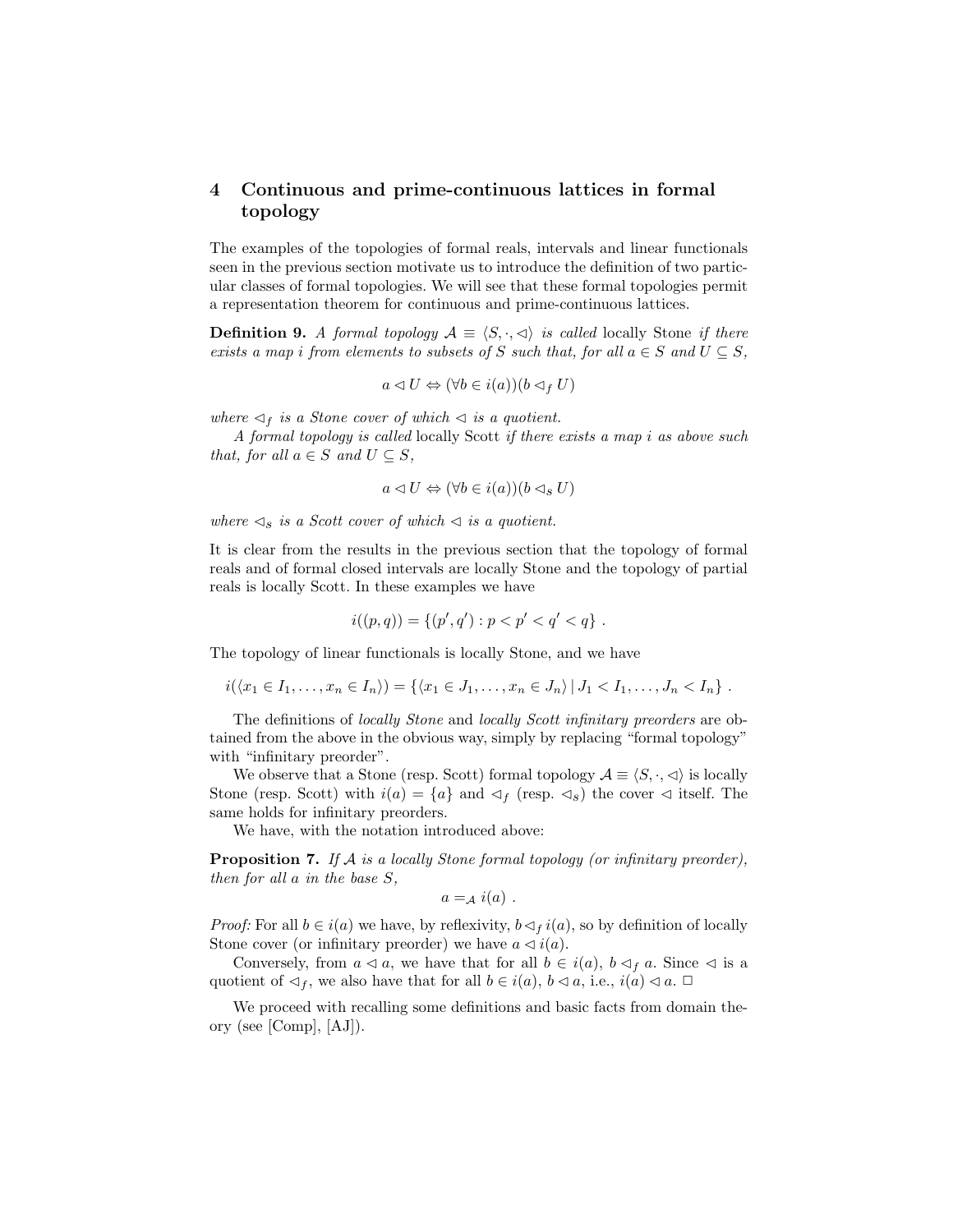**Definition 10.** Let L be a complete lattice and let  $x, y \in L$ . We say that x approximates  $y$ , or  $x$  is way-below  $y$ , and write

 $x \ll y$ ,

if, for all directed subsets A of L,  $y \leq \bigvee A$  implies that there exists  $a \in A$  such that  $x \leq a$ .

We say that  $x$  prime-approximates  $y$ , and write

 $x \lll y$ ,

if, for all subsets A of L,  $y \leq \bigvee A$  implies that there exists  $a \in A$  such that  $x \leq a$ .

A complete lattice is continuous if, for all  $x \in L$ ,  $x = \sqrt{\{y \mid y \ll x\}}$ .

A complete lattice is prime-continuous if, for all  $x \in L$ ,  $x = \sqrt{\{y \mid y \ll x \}}$ .

**Definition 11.** A subset S of a continuous lattice  $L$  is a base of  $L$  if, for all  $a \in L$ , the subset  $\downarrow_{S} a \equiv \{x \in S \mid x \ll a\}$  is directed with supremum a.

A subset S of a prime-continuous lattice L is a base of L if, for all  $a \in L$ , the subset  $\frac{1}{2}S$ a  $\equiv \{x \in S \mid x \ll a\}$  is directed with supremum a.

**Proposition 8** ((Interpolation property)). In a continuous lattice, if  $a \ll b$ , there exists c such that  $a \ll c \ll b$ . In a prime-continuous lattice, if  $a \ll c$  b, there exists c such that  $a \lll c \lll b$ .

*Proof:* Cf. [J], VII 2.4, and [AJ], p. 69.  $\Box$ 

We observe that given  $a \ll b$  in a continuous lattice with base S, the interpolating c is not necessarily in S, but we can find  $c_1, \ldots, c_n$  in S such that  $a \ll \bigvee_{i=1}^{n} c_i \ll b$  (for a proof cf. [Si]).

The following two results are instances of theorems 7.1.1 and 7.1.3 in [AJ] (for the equational characterization of the class of continuous lattices, see also theorem I, 2.3 in [Comp]). The proofs of these stronger statements require the axiom of choice, whereas those we need have entirely constructive proofs:

Lemma 2. A continuous lattice L satisfies the directed infinite distributive law: For any  $a \in L$  and any directed subset  $\{b_i : i \in I\}$  of L,

$$
a \wedge \bigvee_{i \in I} b_i = \bigvee_{i \in I} a \wedge b_i .
$$

Proof: The inequality from right to left holds in any lattice, so the claim amounts to proving that  $a \wedge \bigvee_{i \in I} b_i \leq \bigvee_{i \in I} a \wedge b_i$ . Let  $x \ll a \wedge \bigvee_{i \in I} b_i$ . Then  $x \ll \bigvee_{i \in I} b_i$ and therefore there exists  $i \in I$  such that  $x \leq b_i$  and indeed such that  $x \leq a \wedge b_i$ since  $x \le a$ . Thus  $x \le \bigvee_{i \in I} a \wedge b_i$ . Since L is continuous this proves the claim.  $\Box$ 

**Lemma 3.** A distributive continuous lattice  $L$  satisfies the infinite distributive law: For any  $a \in L$  and any subset  $\{b_i : i \in I\}$  of L

$$
a \wedge \bigvee_{i \in I} b_i = \bigvee_{i \in I} a \wedge b_i .
$$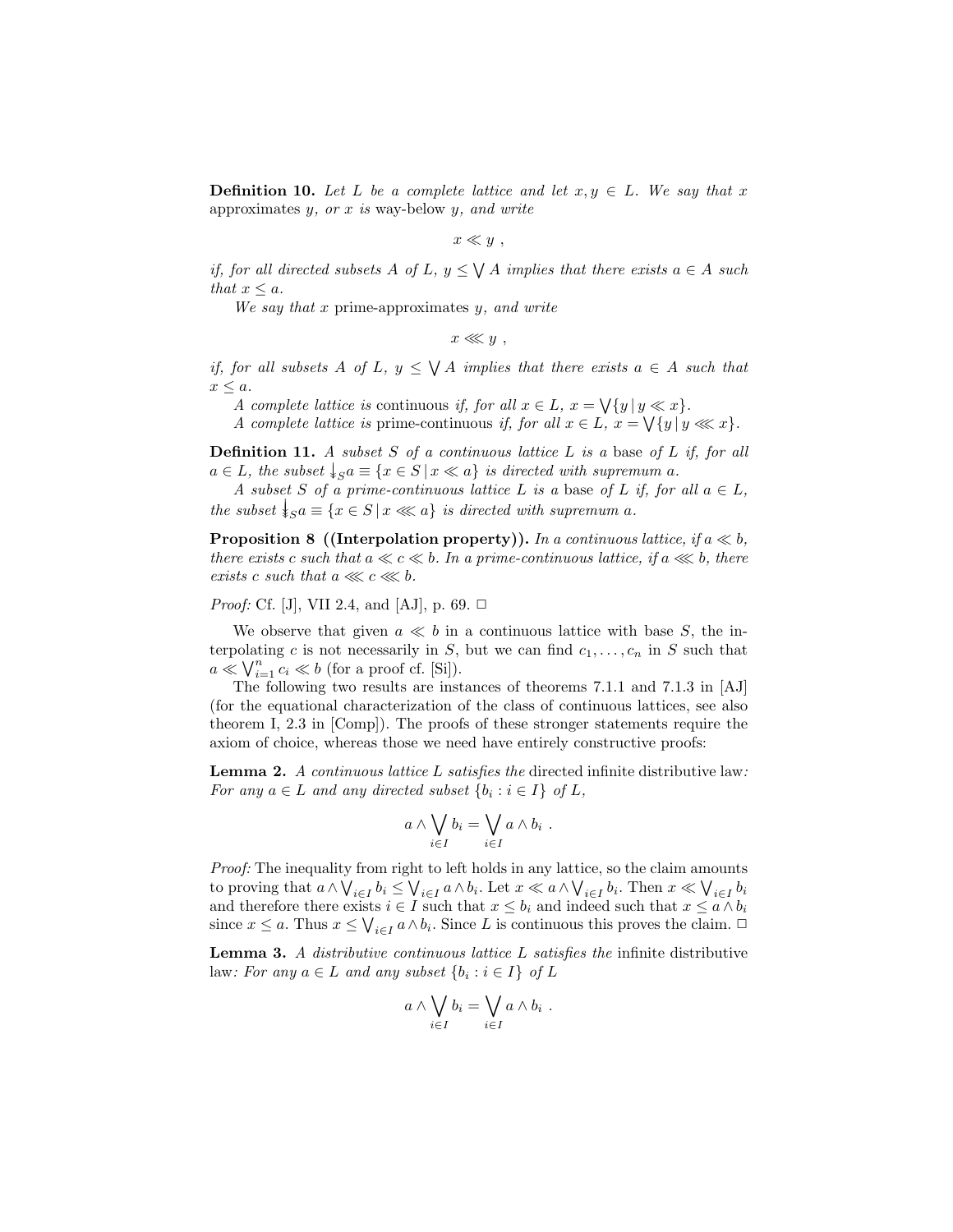*Proof:* Just observe that  $\bigvee_{i \in I} b_i = \bigvee_{I_0 \subseteq \omega} {\{ \vee_{i \in I_0} b_i \}}$  and that the set of finite subsets of I is directed and so are the suprema indexed on these.  $\Box$ 

The above lemma explains why distributive continuous lattices are also called continuous Heyting algebras.

Lemma 4. A prime-continuous lattice L satisfies the infinite distributive law.

*Proof:* As 2, using prime-continuity instead of continuity.  $\Box$ 

We proceed by showing that examples of continuous and prime-continuous lattices are given by the frames of saturated subsets of locally Stone and locally Scott infinitary preorders.

**Theorem 2.** If A is a locally Stone infinitary preorder, then  $Sat(A)$  is a continuous lattice.

*Proof:* Let  $U \in Sat(\mathcal{A})$ . We have to prove that  $U = \bigvee \{V \in Sat(\mathcal{A}) : V \ll U\},\$ i.e.,  $U = \mathcal{A}(\bigcup \{V \in \text{Sat}(\mathcal{A}) : V \ll U\})$ , or equivalently, since  $V \ll U$  in  $\text{Sat}(\mathcal{A})$ implies  $V \triangleleft U$ ,  $U \triangleleft \bigcup \{V \in \text{Sat}(\mathcal{A}) : V \ll U\}$ . Observe that  $b \in i(a)$  implies  $Ab \ll \mathcal{A}a$ : If  $\mathcal{A}a \leq \bigvee_{i \in I} U_i$  where  $\{U_i : i \in I\}$  is a directed subset of  $Sat(\mathcal{A}),$ then  $a \triangleleft \bigcup_{i \in I} U_i$ ; since  $b \in i(a)$ ,  $b \triangleleft f \bigcup_{i \in I} U_i$ , and since the family is directed and  $\lhd_f$  is a Stone infinitary preorder, there exists  $i \in I$  such that  $b \lhd_f U_i$ , hence such that  $b \triangleleft U_i$ , so  $Ab \leq AU_i$ . For all  $a \in U$  and for all  $b \in i(a)$ , we have  $\mathcal{A}b \ll \mathcal{A}a, \mathcal{A}a \leq U$  and therefore  $\mathcal{A}b \ll U$ , thus, since  $U \lhd \bigcup_{a \in U} \{b : b \in i(a)\},$ we have the claim.  $\Box$ 

**Corollary 2.** If A is a locally Stone formal topology, then  $Sat(A)$  is a distributive continuous lattice.

We also obtain the converses of the above results, namely:

Theorem 3. Every continuous lattice is isomorphic to the lattice of saturated subsets of a locally Stone infinitary preorder. If it is distributive it is isomorphic to the lattice of saturated subsets of a locally Stone formal topology.

Before proving this theorem we need a couple of lemmas:

**Lemma 5.** Let L be a continuous lattice. If  $b \ll u_1 \lor \ldots \lor u_n$ , there exist  $b_1 \ll u_1$ ,  $\ldots, b_n \ll u_n$  such that  $b \leq b_1 \vee \ldots \vee b_n$ .

Proof: By continuity we have

$$
u_1 \vee \ldots \vee u_n = \bigvee_{b_1 \ll u_1} b_1 \vee \ldots \vee \bigvee_{b_n \ll u_n} b_n
$$

and therefore

$$
u_1 \vee \ldots \vee u_n = \bigvee_{b_1 \ll u_1, \ldots, b_n \ll u_n} b_1 \vee \ldots \vee b_n
$$

where the right-hand side is a directed join. The conclusion follows by definition of the way-below relation.  $\Box$ 

The following lemma is an abstract formulation of lemma 1.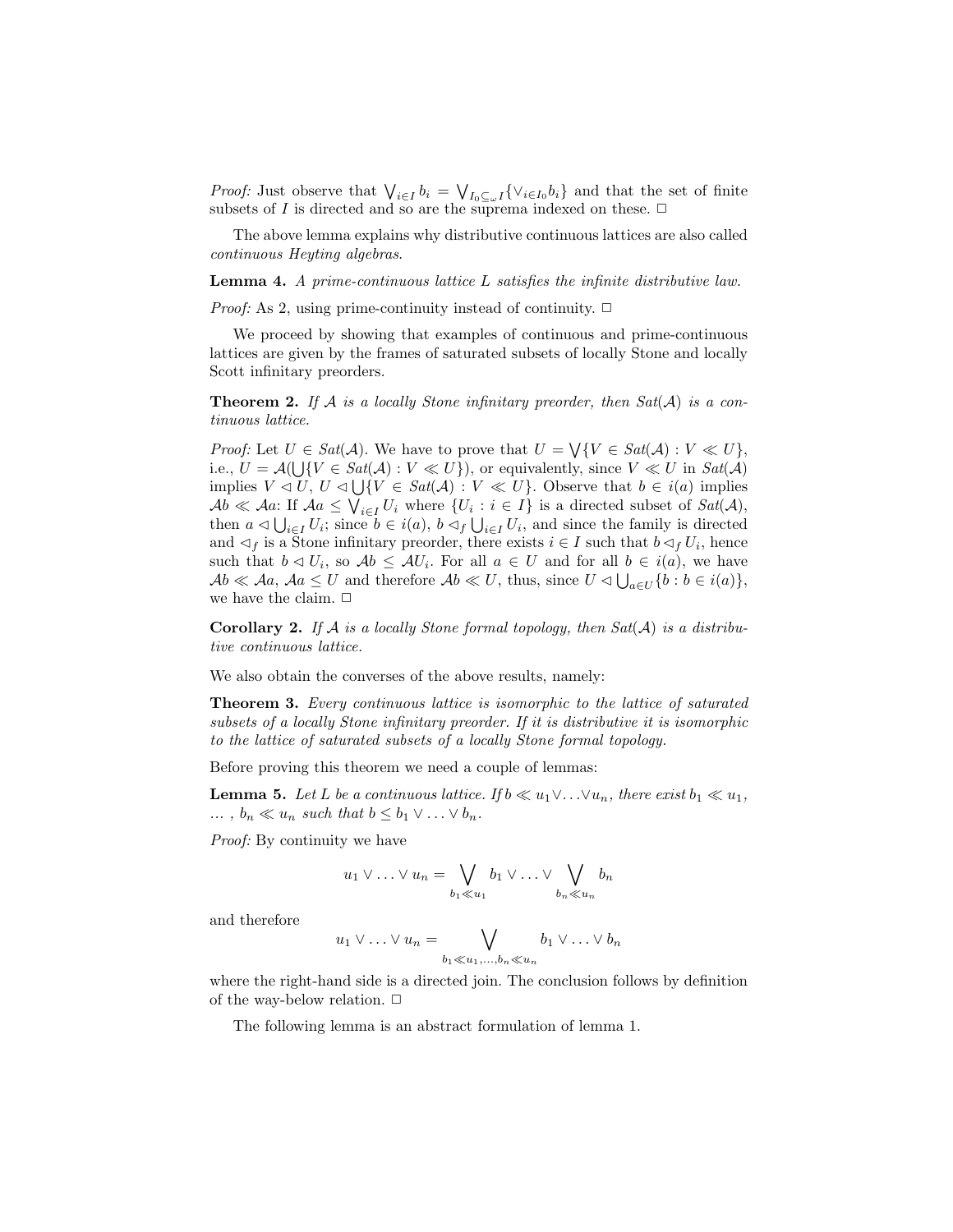**Lemma 6.** Let L be a continuous lattice, b, c elements of L and U, V subsets of L. Suppose  $b \ll c$ ,  $c \in \mathcal{I}(U)$  (where  $\mathcal{I}(U)$  is the ideal generated by U) and for all  $u \in U$ ,  $\forall d(d \ll u \rightarrow d \in \mathcal{I}(V))$ . Then  $b \in \mathcal{I}(V)$ .

*Proof:* If  $b \ll c$  and  $c \leq u_1 \vee \ldots \vee u_n$ , where  $u_i \in U$  for  $i = 1, \ldots, n$ , then  $b \ll u_1 \vee \ldots \vee u_n$ . By lemma 5, there exist  $b_1 \ll u_1, \ldots, b_n \ll u_n$  such that  $b \leq b_1 \vee \ldots \vee b_n$ . By the assumption that for all  $u \in U$ ,  $\forall d(d \ll u \rightarrow d \in \mathcal{I}(V))$ , we have that  $b_i \in \mathcal{I}(V)$  for  $i = 1, \ldots, n$ , and therefore  $b \in \mathcal{I}(V)$  as well.  $\Box$ 

*Proof of theorem 3:* Let  $L$  be a continuous lattice. Define relations between elements and subsets of  $L$  (or of a base  $S$  of  $L$  which is a meet-semilattice) in the following way:

$$
a \lhd U \equiv \forall b(b \ll a \rightarrow b \in \mathcal{I}(U)),
$$
  

$$
a \lhd_f U \equiv a \in \mathcal{I}(U).
$$

It is easy to verify that  $\lhd_f$  is an infinitary preorder (satisfying in addition  $dot$  - left). As for  $\triangleleft$  we prove the following:

- Reflexivity holds since  $b \ll a$  implies  $b \le a$ , so if  $a \in U$ ,  $b \in \mathcal{I}(U)$ .
- Transitivity: Suppose  $a \triangleleft U$  and  $U \triangleleft V$  and let  $b \ll a$ . By the interpolation property, there exists  $c \in L$  such that  $b \ll c \ll a$  and therefore  $c \in \mathcal{I}(U)$ . By lemma 6,  $b \in \mathcal{I}(V)$ , so  $a \triangleleft V$ . In case we are working with a base S of L, the proof requires a closer inspection. By the remark after proposition 8, there exist  $c_1, \ldots, c_n$  in S such that  $b \ll \bigvee_{i=1}^n c_i \ll a$ . For all  $i \leq n, c_i \in \mathcal{I}(U)$ , i.e., there exist  $u_{i,1}, \ldots, u_{i,n_i}$  in U such that  $c \leq u_{i,1} \vee \ldots \vee u_{i,n_i}$  and therefore  $b \ll \bigvee_{i \leq n} u_{i,1} \vee \ldots \vee u_{i,n_i}$ . By lemma 5, for all  $i \leq n$  and for all  $j \leq n_i$  there exists  $b_{i,j} \ll u_{i,j}$  such that  $b \leq \bigvee_{i \leq n} b_{i,1} \vee \ldots \vee b_{i,n_i}$ . Since all the  $b_{i,j}$ 's are in  $\mathcal{I}(V)$ , so is b.
- Dot-left: If  $a ⊲ U$  and  $b \ll a \land c$ , then  $b \ll a$ , so  $b \in \mathcal{I}(U)$ .

If L is distributive, then  $\lhd_f$  also satisfies localization. Localization for  $\lhd$  is proved as follows: If  $a \triangleleft U$  and  $b \ll a \wedge c$ , then  $b \ll a$  and therefore  $b \in \mathcal{I}(U)$ . Since also  $b \leq c$  we have, by distributivity,  $b \in \mathcal{I}(U \wedge c)$ .

Let  $A$  be the infinitary preorder/formal topology thus defined. We are now going to prove that  $\lhd_f$  is the Stone compactification of  $\lhd$ :

- $a \triangleleft_f U$  ⇒  $a ⊲ U$  since  $b \ll a$  implies  $b \le a$ , so if  $a \in \mathcal{I}(U)$ , also  $b \in \mathcal{I}(U)$ .
- $a \triangleleft_f U \Rightarrow (\exists U_0 \subseteq_{\omega} U)(a \triangleleft_f U_0)$  holds by definition.
- $a \triangleleft U \& U finite \Rightarrow a \triangleleft_{f} U$ : For all  $b \ll a, b \leq \bigvee U$  and therefore  $a \leq \bigvee U$ . Since U is finite,  $\bigvee U \in \mathcal{I}(U)$ , hence  $a \in \mathcal{I}(U)$ , i.e.,  $a \triangleleft_f U$ .

Finally, the bijection between L and  $Sat(\mathcal{A})$  is given by the two mappings (with  $\downarrow a$  replaced by  $\downarrow_S a$  if S is a base of L)

$$
Sat(\mathcal{A}) \to L \qquad L \to Sat(\mathcal{A})
$$

$$
U \mapsto \bigvee U \qquad a \mapsto \downarrow a
$$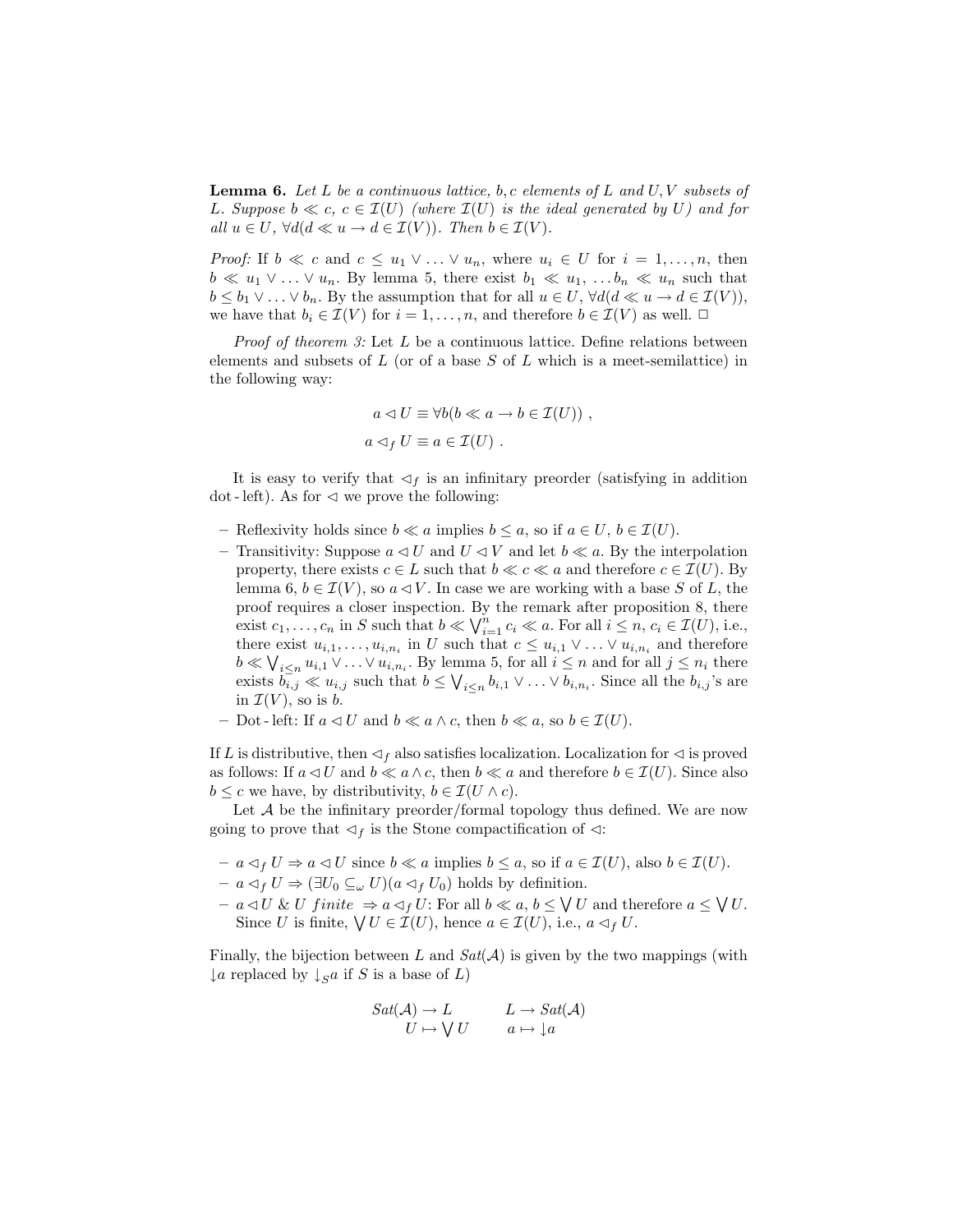which are seen to be lattice/frame homomorphisms and inverses of each other.  $\Box$ 

In [HL], a topological representation for distributive continuous lattices is obtained by using the hull-kernel topology on the spectrum of L. We recall that the spectrum  $Spec(L)$  of a lattice L is the set of non-top *prime* elements, i.e. of elements p satisfying

$$
a \wedge b \leq p
$$
 implies  $a \leq p$  or  $b \leq p$ .

The hull-kernel topology is generated by the subsets  $Spec(L) - \uparrow a$  with a ranging in  $L$ . For complete lattices this is the same as the extensional topology on the space of completely prime filters on  $L$ ,  $Pt(L)$ : Every completely prime filter  $\alpha$  on L is of the form  $L - \downarrow p$  for a prime p (the supremum of the complement of  $\alpha$  in L). By mapping p in  $L - \downarrow p$  an anti-order isomorphism  $\phi$  is obtained between  $Spec(L)$  and  $Pt(L)$ . Moreover this map induces an isomorphism between the hull-kernel and the extensional topology on these spaces since  $\phi(Spec(L)-\uparrow a)=\{\alpha \in Pt(L) \mid a \in \alpha\}.$  From this observation it follows that the results concerning the spectral theory of (distributive) continuous lattices are obtained in our setting with dualities replaced by equivalences. In particular, corollary 2 is the poinfree part of the result in [HL] stating that distributive continuous lattices are isomorphic to the lattices of opens of sober locally compact topological spaces. This latter result in turn is obtained in our setting from the extensionality of locally Stone formal topologies (cf. proposition 9 below).

A similar representation theorem holds for prime-continuous lattices:

**Theorem 4.** If A is a locally Scott infinitary preorder, then  $Sat(A)$  is a primecontinuous lattice.

*Proof:* As in the proof of theorem 2, we obtain  $U = \bigvee \{ V \in Sat(\mathcal{A}) : V \lll U \}$ since  $b \in i(a)$  implies  $Ab \lll Aa$  by definition of locally Scott infinitary preorder.  $\Box$ 

Theorem 5. Every prime-continuous lattice is isomorphic to the frame of saturated subsets of a locally Scott formal topology.

*Proof:* Given a prime-continuous lattice  $L$ , define the following relations between elements and subsets of  $L$  (or, as before, of a base  $S$  of  $L$  which is a meetsemilattice), where  $\downarrow U \equiv \bigcup_{u \in u} \downarrow u$ :

$$
a \lhd U \equiv \forall b (b \lll a \rightarrow b \in \downarrow U) ,
$$
  

$$
a \lhd_s U \equiv a \in \downarrow U .
$$

The verification that  $\triangleleft_s$  and  $\triangleleft$  are covers is straightforward. Moreover, it is easy to prove that  $\lhd_s$  is the Scott compactification of  $\lhd$ , since we have:

 $- a \triangleleft_s U \Rightarrow a \triangleleft U;$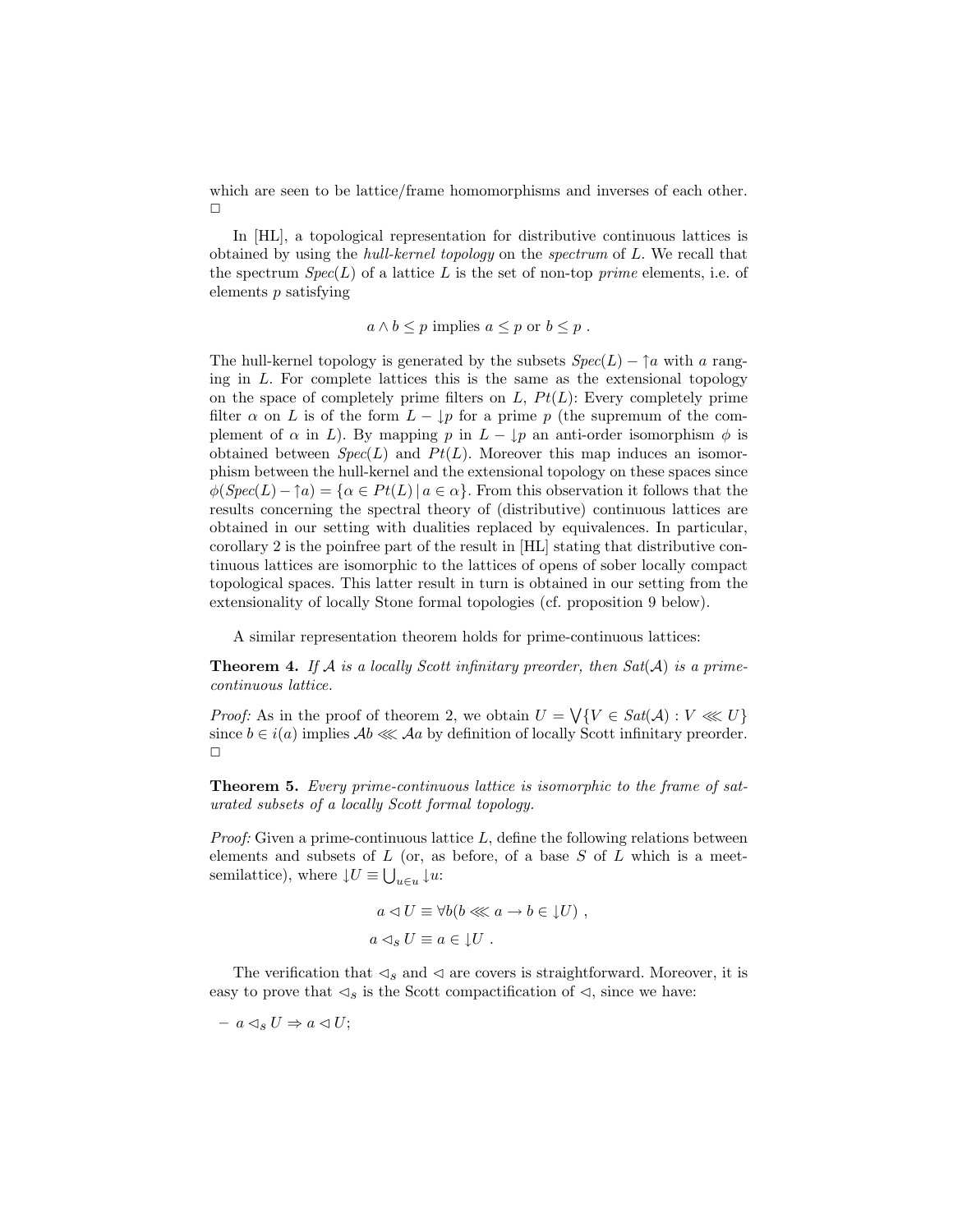–  $a \triangleleft_s U$  ⇒ (∃ $b \in U$ )( $a \triangleleft_s b$ );  $- a \triangleleft b \Rightarrow a \triangleleft s b$ .

The bijection between L and  $Sat(\mathcal{A})$  is obtained as before.  $\Box$ 

By the representation theorem for continuous lattices via locally Stone infinitary preorders we also obtain an alternative proof of the well known retraction theorem (cf. [Sc]):

Theorem 6. Every continuous lattice is the retract of an algebraic lattice (via a continuous s-r pair).

*Proof:* Let  $L$  be a continuous lattice. By theorem 3, there exists a locally Stone infinitary preorder A such that L is isomorphic to  $Sat(\mathcal{A})$ .

Let  $A_f$  be the Stone infinitary preorder defining A. We have the following diagram, where s maps an element a of the base into the subset  $i(a)$  and r is the identity map



Since  $A$  is locally Stone, by proposition 7 every basic neighbourhood  $a$  is equicovered with  $i(a)$ , and therefore r and s factorize the identity arrow on A so that the diagram is commutative. By applying the functor Sat we obtain another commutative diagram (in the category of sup-lattices)



that yields the conclusion since  $Sat(\mathcal{A}_f)$  is an algebraic lattice by proposition 1.  $\Box$ 

Then, simply by adding distributivity, and using proposition 2, we get:

Corollary 3. Every distributive continuous lattice is the retract of a coherent frame (via a continuous s-r pair).

We remark that a different terminology can be found in the literature, where arithmetic is sometimes used instead of coherent when properties of the lattice of compact elements are given in terms of properties of the way-below relation. In view of proposition I.4.7 in [Comp], a coherent lattice is the same as an arithmetic lattice.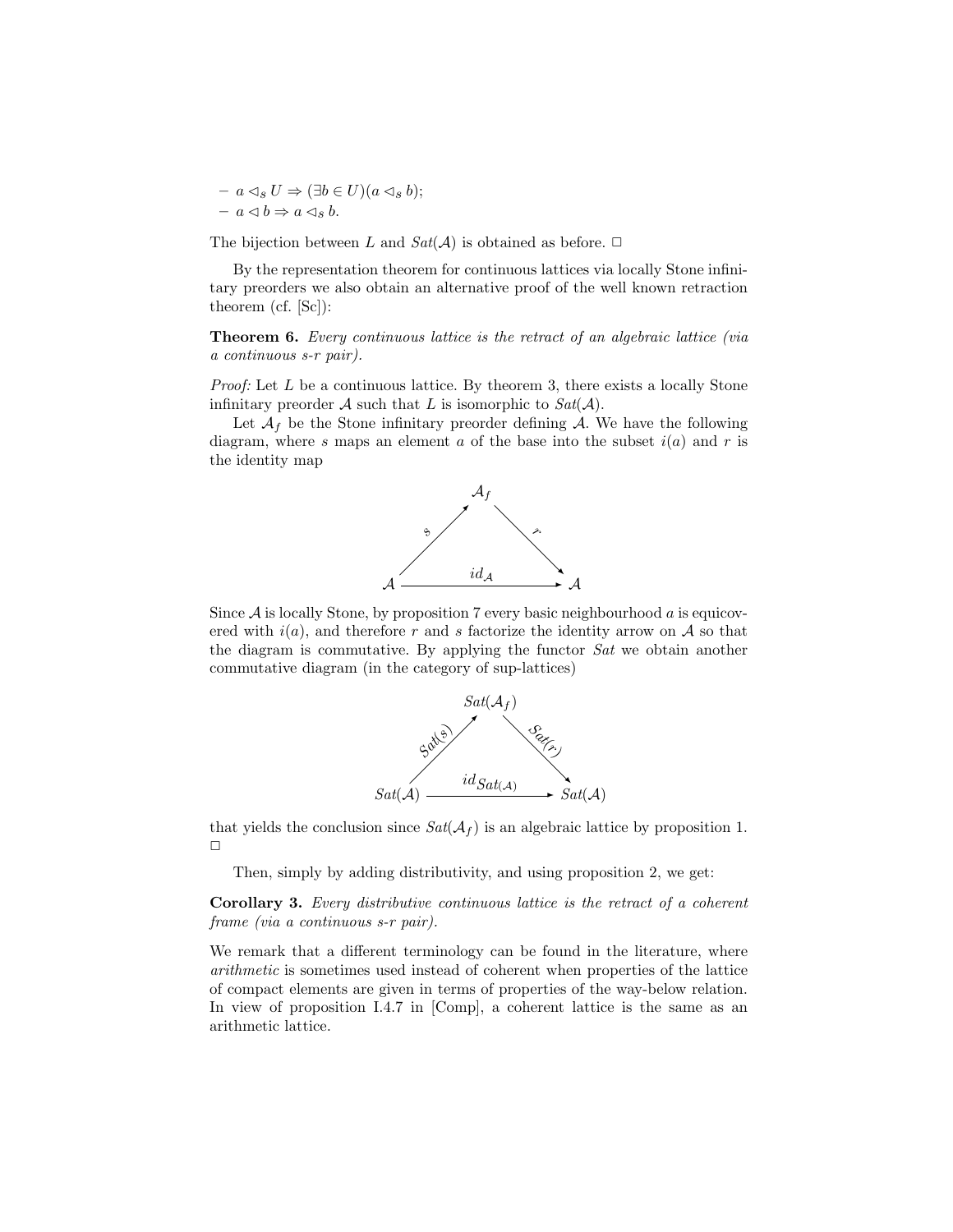### 5 Representation of locally compact spaces

In this section we will see how locally Stone formal topologies can be identified with sober locally compact topological spaces. The identification takes the form of an equivalence of categories.

As usual when an equivalence has to be proved between pointfree and pointset spaces, the axiom of choice is required in the proof of extensionality (cf. the similar proof for locally compact locales in [J]):

Proposition 9. A locally Stone formal topology A is extensional.

Proof: Suppose that a and U are respectively an element and a subset of the base S of A and that  $a\not\in U$ . Our claim is that there exists a formal point  $\alpha$  of A such that  $a \in \alpha$  and  $\alpha \cap U = \emptyset$ . From the assumption  $a \not\sim U$  and the fact that A is a locally Stone formal topology, it follows that there exists  $c \in i(a)$ such that  $c \nvert \mathcal{L}_f U$ . In the continuous lattice  $Sat(\mathcal{A})$  we have  $\mathcal{A}c \ll \mathcal{A}a$ , so, by the interpolation property, we can inductively define a sequence  $D_0, D_1, \ldots, D_n$ ,  $D_{n+1}$  in  $Sat(\mathcal{A})$  such that

$$
\mathcal{A}c \ll D_{n+1} \ll D_n \ll \ldots \ll D_1 \ll D_0 \ll \mathcal{A}a \; .
$$

Consider now  $F \equiv \bigcup \{ \uparrow D_n | n \geq 0 \} = \bigcup \{ \uparrow D_n | n \geq 0 \}$ , where  $\uparrow D_n = \{ U \in$  $Sat(\mathcal{A})|D_n \lhd U$  and  $\uparrow D_n = \{U \in Sat(\mathcal{A})|D_n \ll U\}$ . Clearly, F is a filter in  $Sat(\mathcal{A})$  and it is Scott open (being a union of basic Scott opens). Moreover,  $Aa \in F$  and for all  $b \in U$ ,  $Ab \notin F$ . By Zorn's lemma, F extends to a Scott open filter G maximal amongst those containing  $Aa$  and having empty intersection with  $\{Ab \mid b \in U\}$ . By lemma VII.4.3 in [J], G is prime, and since it is Scott open, it is completely prime. By taking  $\alpha \equiv \{b \in S \mid Ab \in G\}$  the desired point is obtained.  $\Box$ 

We will denote with LSFTop the full subcategory of FTop given by locally Stone formal topologies. By the above proposition, LSFTop is classically a full subcategory of **EFTop**, the category of extensional formal topologies.

We have:

**Proposition 10.** If  $A$  is a locally Stone formal topology, the frame of open sets in the extensional topology is a distributive continuous lattice.

*Proof:* Since A is extensional by 9, the frame of opens of  $Pt(A)$  with the extensional topology is isomorphic to  $Sat(\mathcal{A})$ . The conclusion follows by corollary 2.  $\Box$ 

**Proposition 11.** If A is a locally Stone formal topology, the formal space  $Pt(A)$ with the extensional topology is a sober locally compact topological space.

*Proof:* Let  $\alpha$  be a point in  $Pt(A)$ , and let U be a neighbourhood of  $\alpha$  in the extensional topology. It is not restrictive to suppose  $U = ext(a)$ , for some a in the base of A. Since  $a \triangleleft i(a)$  and  $a \in \alpha$ , by definition of formal points there exists  $c \in i(a)$  such that  $c \in \alpha$ . In  $Sat(\mathcal{A})$  we have  $\mathcal{A}c \ll \mathcal{A}a$ . Let F be the Scott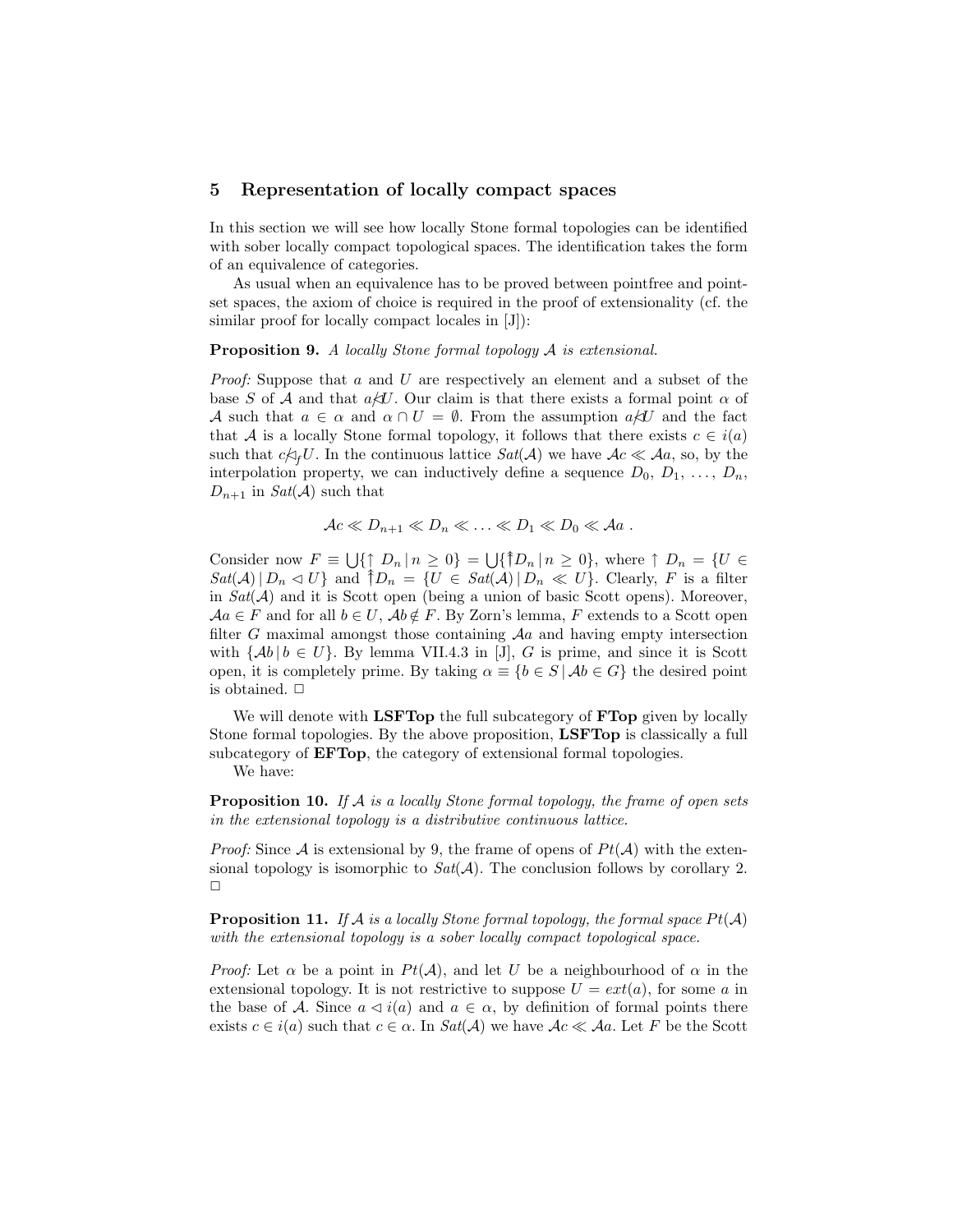open filter constructed as in the proof of proposition 9. We claim that  $ext(F)$  is a compact neighbourhood of  $\alpha$  contained in  $ext(a)$ .

It is clear that  $ext(F)$  is a neighbourhood of  $\alpha$  contained in  $ext(a)$  since  $c \triangleleft F$ implies  $ext(c) \subseteq ext(F)$  and  $F \triangleleft a$  implies  $ext(F) \subseteq ext(a)$ . As for compactness, suppose that  $ext(F) \subseteq \bigcup_{i \in I} ext(U_i)$ . By extensionality we have  $F \lhd \bigcup_{i \in I} U_i$ , and in the frame  $Sat(\mathcal{A}),$ 

$$
F \leq \bigvee_{U_0 \subseteq \omega \bigcup_{i \in I} U_i} U_0
$$

where the right-hand side is a directed join. Since  $F$  is a Scott open filter, there exists  $U_0 \subseteq_{\omega} \bigcup_{i \in I} U_i$  such that  $F \leq U_0$ . Therefore, there exists  $I_0 \subseteq_{\omega} I$  such that  $F \triangleleft \bigcup_{i \in I_0} U_i$ , that is, such that  $ext(F) \subseteq \bigcup_{i \in I_0} ext(U_i)$ .  $\Box$ 

Conversely, we have the following:

**Proposition 12.** Let  $\langle X, \Omega(X) \rangle$  be a sober locally compact topological space. Then there exists a locally Stone formal topology A such that  $\langle X, \Omega(X) \rangle$  is isomorphic to the formal space  $Pt(A)$  with the extensional topology.

Proof: We already know from the equivalence between formal topologies and sober topological spaces that the basic monoid of the formal topology corresponding to the topological space  $X$  consists of the basic opens with monoid operation given by set-theoretic intersection; the cover is defined by

$$
a \triangleleft U \equiv a \subseteq |U|
$$

where a is a basic open of X, U is a collection of basic opens, and  $\subseteq$  is the usual set-theoretic inclusion. It is straightforward, by the validity of the rules for formal topology in their extensional reading, that this defines a formal topology. In order to prove that this is indeed a locally Stone formal topology, we observe that by local compactness of the space  $X$ , the cover can be equivalently defined as follows:

$$
a \triangleleft U \equiv (\forall b \ll a)(b \triangleleft_f U)
$$

with  $b \lhd_f U$  iff there exists a finite subset  $U_0$  of U such that  $b \subseteq \bigcup U_0$ .

For one direction one just uses that  $b \ll a$  iff there exists a compact open k with  $b \subseteq k \subseteq a$ . The converse follows since for any (basic) open set a in a locally compact topological space,  $a = \bigcup_{b \ll a} b$ .  $\Box$ 

Let  $F$  be the functor from the category **FTop** to the category **Top** of topological spaces mapping a formal topology A to the formal space  $Pt(A)$  with the extensional topology. It is well known that  $F$  gives an equivalence between the category EFTop of extensional formal topologies and the category STop of sober topological spaces. By a characterization of equivalence of categories (see  $[MCL]$ ), F is full, faithful and dense (that is, it is bijective on morphisms and surjective, up to isomorphism, on objects). By proposition 11,  $F$  restricts to a functor, that we will denote by F between the category LSFTop and the category SLCTop of sober locally compact topological spaces. Since LSFTop and **SLCTop** are full subcategories of **EFTop** and **STop**, respectively,  $\overline{F}$  is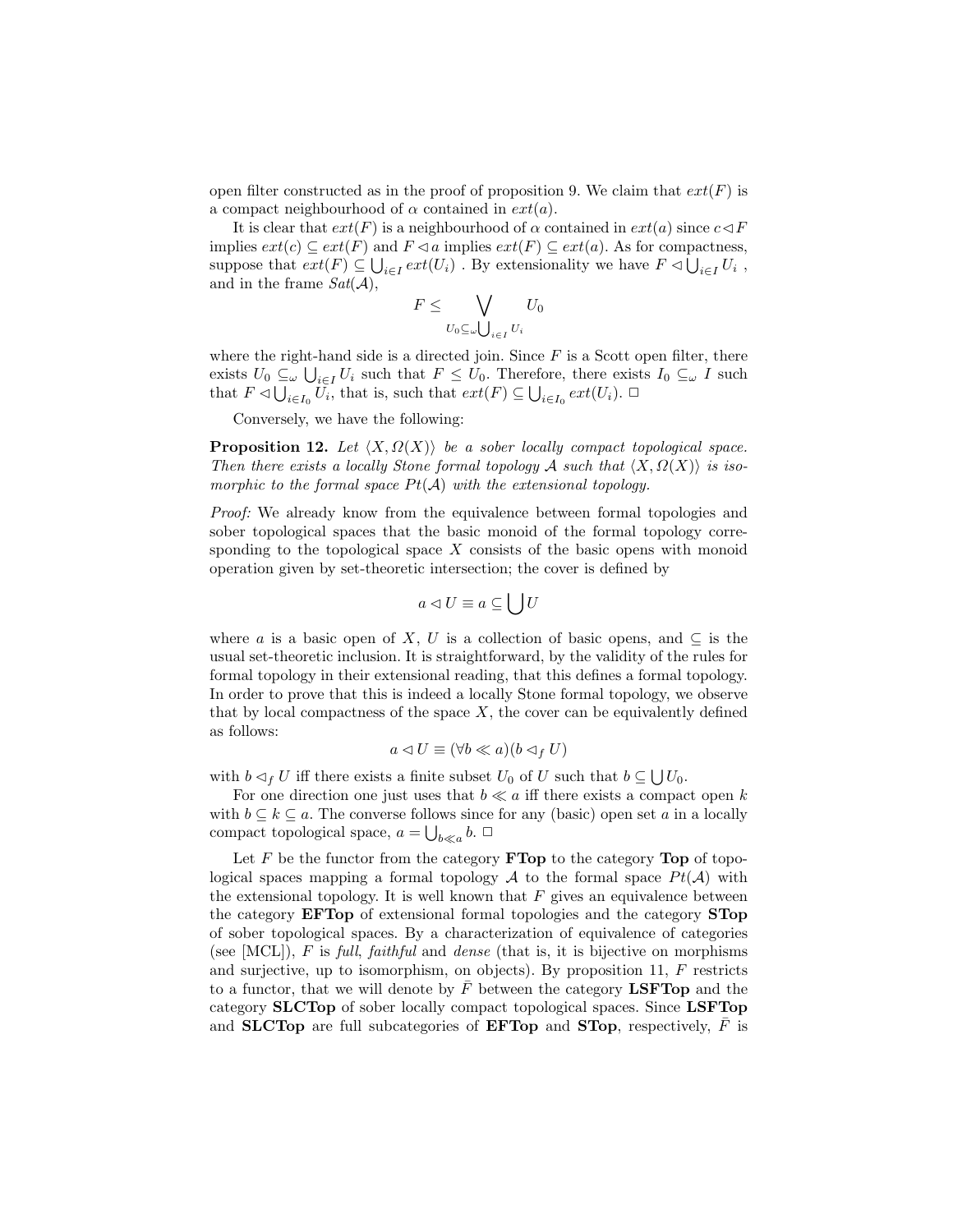full and faithful. By proposition 12,  $\bar{F}$  is dense. Therefore, by restriction of the equivalence between extensional formal topologies and sober topological spaces we have:

Theorem 7. The category of locally Stone formal topologies is equivalent to the category of sober locally compact topological spaces.

We observe that we can obtain the equivalence stated above in an alternative indirect way. First, by using the functor Sat that to a formal topology associates its frame of saturated subsets, by theorem 2 and theorem 3 we obtain an equivalence between the category of locally Stone formal topologies and the category of distributive continuous lattices. By composing this equivalence with the equivalence between the category of distributive continuous lattices and the category of sober locally compact topological spaces (see e.g. thm. 7.2.16 in [AJ]), we get an equivalence between the category of locally Stone formal topologies and the category of sober locally compact topological spaces.

## Concluding remarks and related work

The correspondence between formal spaces and locally compact frames or equivalently, distributive continuous lattices, has been studied in detail in [Si] using neighbourhood systems and generators for cover relations.

An important difference with her work is that here we work constructively, and in addition extend the representation to nondistributive structures using the generalization of the notion of cover relation to that of infinitary preorder.

Another related work is [SiS] where two representations for regular locally compact spaces, one based on domains, another on formal spaces, are compared.

Representations of Scott domains based on formal spaces are given in [Si1,SVV]. In the latter work it is proved that any Scott domain is isomorphic to the partially ordered structure given by the formal points of a Scott formal topology, and an essential use of the positivity predicate is made. Here instead we represent continuous lattices via formal opens of suitable formal topologies.

A problem left open here is the extension of such a representation to lattices that are complete only with respect to directed joins, namely continuous dcpo's, that generalize both continuous lattices and Scott domains. Lattices of this kind are used in the domain-theoretic approach to integration (cf. [E,EN,EN1]).

## Acknowledgement

This research partly originates from my work in the EPSRC project "Foundational Structures in Computer Science" at Imperial College, Department of Computing, that gave me the opportunity to become acquainted with the literature on continuous lattices.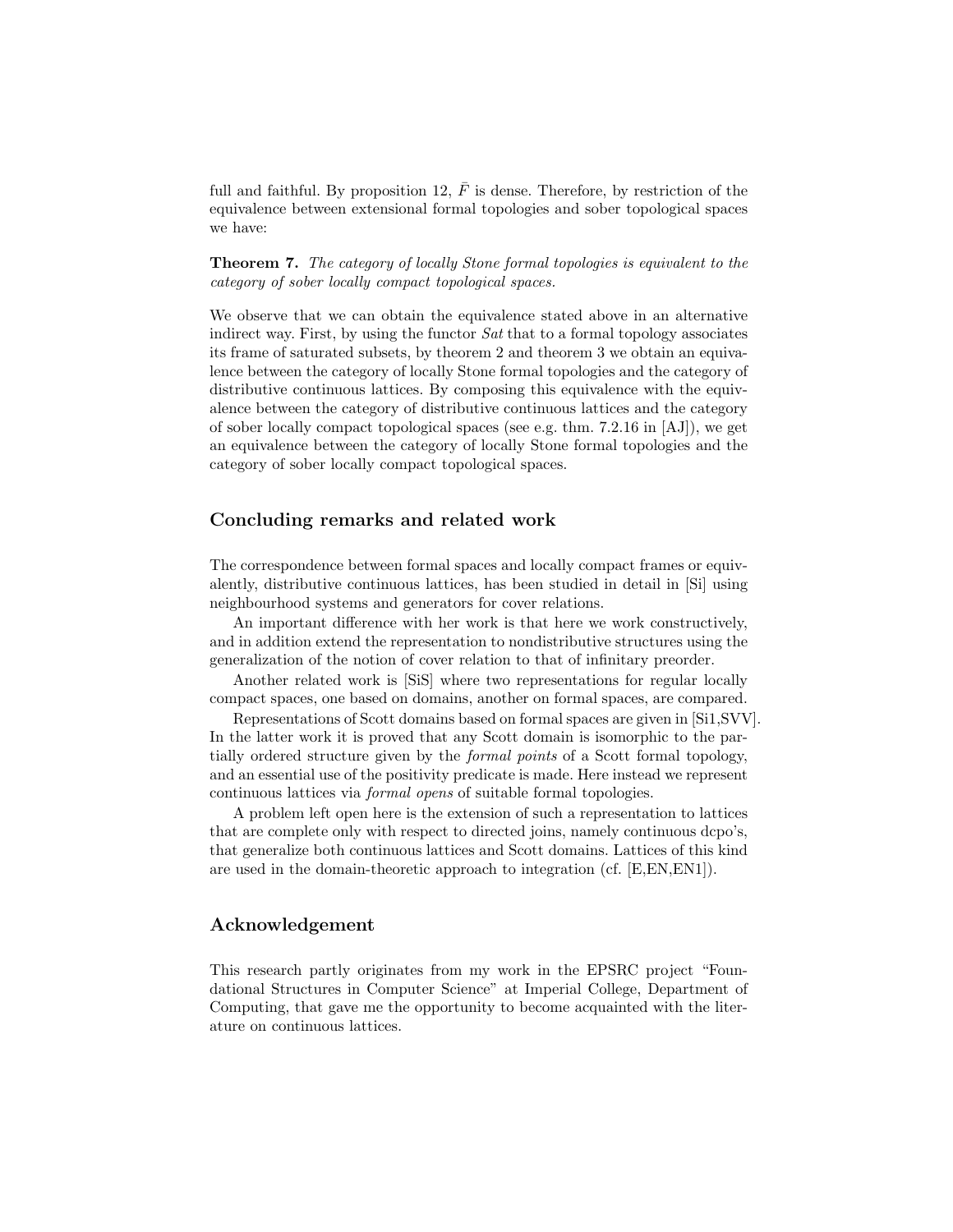# References

- [AJ] S. Abramsky, A. Jung. Domain theory, in "Handbook of Logic in Computer Science", vol. 3, Clarendon Press, Oxford, pp. 1–168, 1994.
- [A] P. Aczel. An introduction to inductive definitions, in "Handbook of Mathematical Logic", J. Barwise (ed), North-Holland, pp. 739–782, 1977.
- [BH] B. Banaschewski, R.-E. Hoffmann (eds), "Continuous Lattices", Lecture Notes in Mathematics 871, pp. 209–248, Springer, 1981.
- [BS] G. Battilotti, G. Sambin. A uniform presentation of sup-lattices, quantales and frames by means of infinitary preordered sets, pretopologies and formal topologies, Preprint no. 19, Dept. of Pure and Applied Mathematics, University of Padova, 1993.
- [JC] J. Cederquist. A machine assisted formalization of pointfree topology in type theory, Chalmers University of Technology and University of Göteborg, Sweden, Licentiate Thesis, 1994.
- [JC1] J. Cederquist. An implementation of the Heine-Borel covering theorem in type theory, this volume.
- [JC2] J. Cederquist. A machine assisted proof of the Hahn-Banach theorem, Chalmers University of Technology and University of Göteborg, 1997.
- [CCN] J. Cederquist, T. Coquand, S. Negri. The Hahn-Banach theorem in type theory, to appear in "Twenty-Five Years of Constructive Type Theory" G. Sambin and J. Smith (eds), Oxford University Press.
- [CN] J. Cederquist, S. Negri. A constructive proof of the Heine-Borel covering theorem for formal reals, in "Types for Proofs and Programs", S. Berardi and M. Coppo (eds), Lecture Notes in Computer Science 1158, pp. 62–75, Springer, 1996.
- [E] A. Edalat. Domain theory and integration, Theoretical Computer Science 151, pp. 163–193, 1995.
- [EN] A. Edalat, S. Negri. The generalized Riemann integral on locally compact spaces (extended abstract), in "Advances in Theory and Formal Methods of Computing", A. Edalat, S. Jourdan and G. McCusker (eds), World Scientific, Singapore, 1996.
- [EN1] A. Edalat, S. Negri. The generalized Riemann integral on locally compact spaces, Topology and its Applications (in press).
- [FG] M. P. Fourman, R.J. Grayson. Formal spaces, in "The L. E. J. Brouwer Centenary Symposium", A. S. Troelstra and D. van Dalen (eds), pp. 107– 122, North-Holland, Amsterdam, 1982.
- [Comp] G. Gierz, K.H. Hoffmann, K. Keimel, J. D. Lawson, M. Mislove, D. S. Scott. "A Compendium on Continuous Lattices", Springer, 1980.
- [HL] K.H. Hoffmann, J.D. Lawson. The spectral theory of distributive continuous lattices, Transactions of the American Mathematical Society 246, pp. 285– 310, 1978.
- [HM] K.H. Hoffmann, M.W. Mislove. Local compactness and continuous lattices, in "Continuous Lattices", B. Banaschewski and R.-E. Hoffmann (eds), op.  $cit..$
- [I] J.R. Isbell. Atomless parts of spaces, Mathematica Scandinavica 31, pp. 5–32, 1972.
- [J] P. T. Johnstone. "Stone Spaces", Cambridge University Press, 1982.
- [JT] A. Joyal, M. Tierney. An extension of the Galois theory of Grothendieck, Memoirs of the American Mathematical Society 51, no. 309, pp. 1–71, 1984.